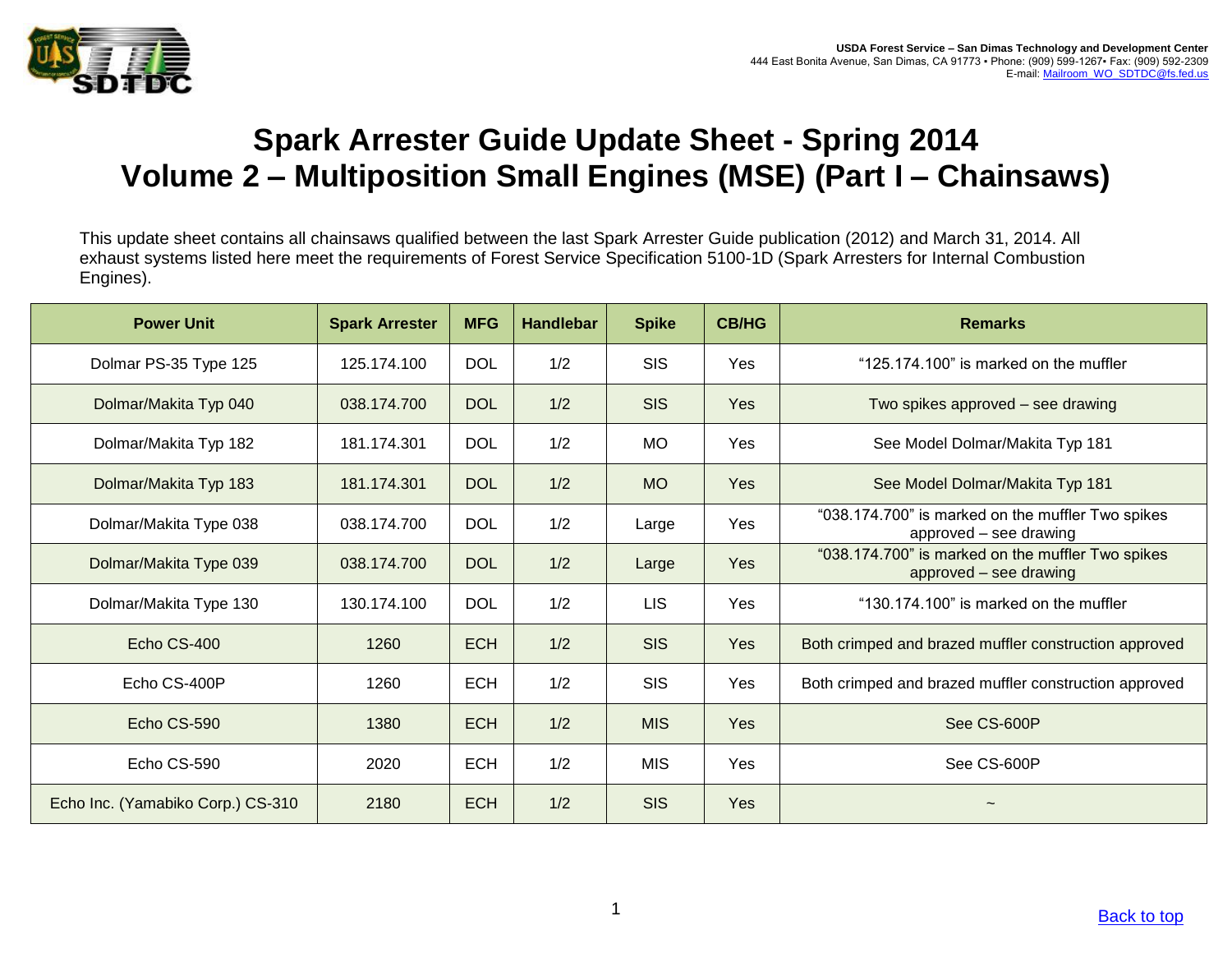

| <b>Power Unit</b>                  | <b>Spark Arrester</b> | <b>MFG</b>  | <b>Handlebar</b> | <b>Spike</b>          | <b>CB/HG</b> | <b>Remarks</b>                                     |
|------------------------------------|-----------------------|-------------|------------------|-----------------------|--------------|----------------------------------------------------|
| Echo Inc. (Yamabiko Corp.) CS-800P | 1890                  | <b>ECH</b>  | 1/2              | MI                    | Yes/Yes      | Stamped on exhaust guide "1890"                    |
| <b>EMAK EFCO MT 4400</b>           | 50230157              | <b>EMAK</b> | 3/4              | <b>MIS</b>            | Yes          | EMAK 50230157 stamped on right side of muffler     |
| <b>EMAK EFCO MT 5200</b>           | 80080060              | <b>EMAK</b> | 3/4              | <b>MIO</b>            | <b>Yes</b>   | EMAK 80080060 stamped on right side of the muffler |
| Husqvarna 2172WH                   | 544 0297-02           | <b>HUS</b>  | 3/4              | <b>MIS</b>            | Yes          | Stamped on top of muffler "544 0297-02"            |
| Husqvarna 235                      | Husqvarna<br>H701     | <b>HOP</b>  | 1/2              | $\tilde{}$            | Yes          | "H701" stamped into the front of muffler           |
| Husqvarna 235e                     | Husqvarna<br>H701     | <b>HOP</b>  | 1/2              | $\tilde{}$            | Yes          | "H701" stamped into the front of muffler           |
| Husqvarna 236                      | Husqvarna<br>H701     | <b>HOP</b>  | 1/2              | $\tilde{}$            | Yes          | "H701" stamped into the front of muffler           |
| Husqvarna 236e                     | Husqvarna<br>H701     | <b>HOP</b>  | 1/2              | $\tilde{\phantom{m}}$ | Yes          | "H701" stamped into the front of muffler           |
| Husqvarna 240                      | Husqvarna<br>H701     | <b>HOP</b>  | 1/2              | $\tilde{}$            | Yes          | "H701" stamped into the front of muffler           |
| Husqvarna 240e                     | Husqvarna<br>H701     | <b>HOP</b>  | 1/2              |                       | Yes          | "H701" stamped into the front of muffler           |
| Husqvarna 240e Trio-Brake          | Husqvarna<br>H701     | <b>HOP</b>  | 1/2              | $\tilde{\phantom{a}}$ | Yes          | "H701" stamped into the front of muffler           |
| Husqvarna 394 XP                   | 544 9593-01           | <b>HUS</b>  | 3/4              | <b>LIO</b>            | Yes          | Stamped on top of muffler"544 9593-01"             |
| Husqvarna 394 XPG                  | 544 9593-01           | <b>HUS</b>  | 3/4              | <b>LIO</b>            | Yes          | Stamped on top of muffler"544 9593-01"             |
| Husqvarna 395 XP                   | 544 9593-01           | <b>HUS</b>  | 3/4              | <b>LIO</b>            | Yes          | Stamped on top of muffler"544 9593-01"             |
| Husqvarna 395 XPG                  | 544 9593-01           | <b>HUS</b>  | 3/4              | <b>LIO</b>            | Yes          | Stamped on top of muffler"544 9593-01"             |
| Husqvarna 435                      | 544 1477-01           | <b>HUS</b>  | 3/4              | <b>MIS</b>            | Yes          | Stamped on top of muffler "544 1477-01"            |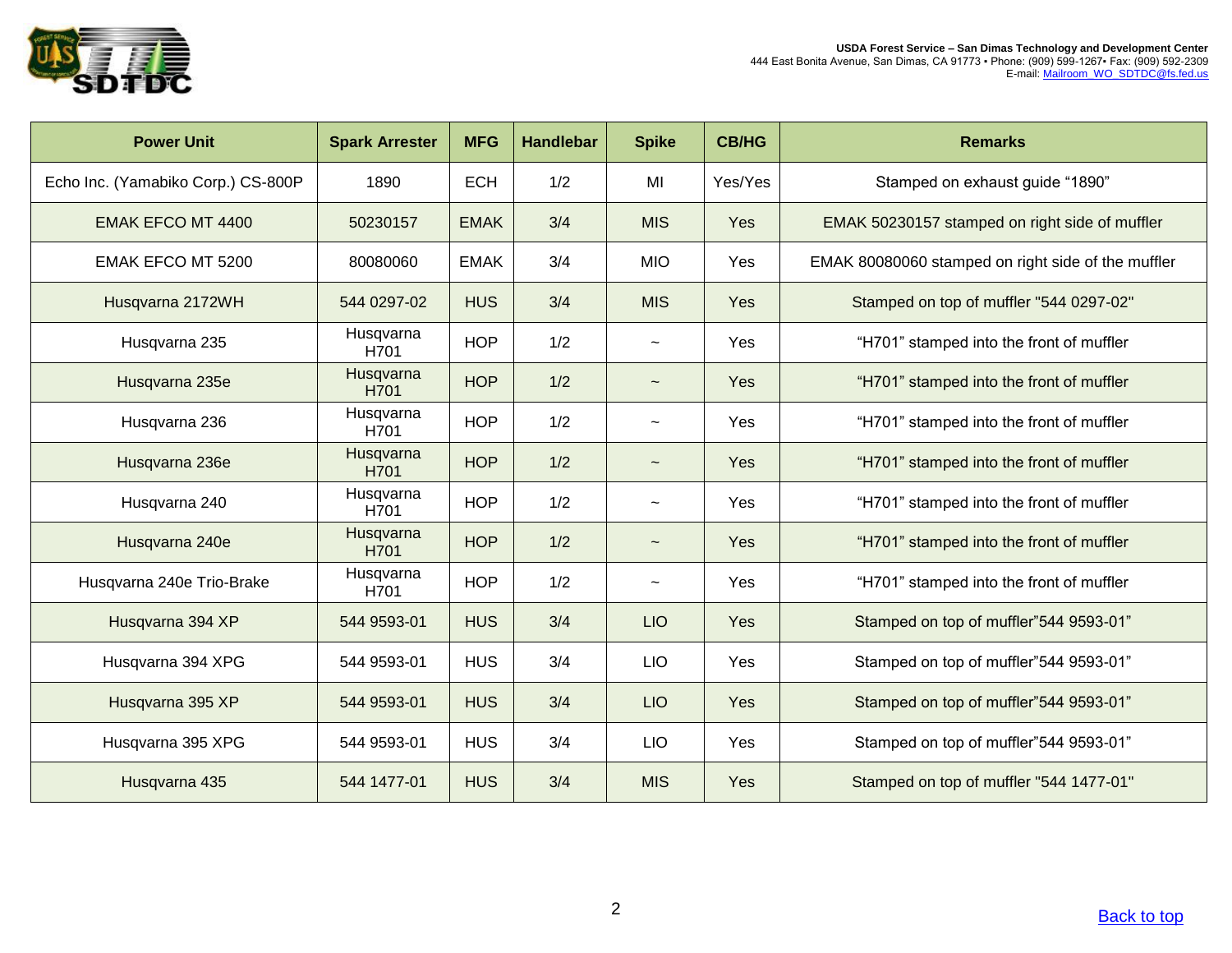

| <b>Power Unit</b>                 | <b>Spark Arrester</b> | <b>MFG</b> | <b>Handlebar</b> | <b>Spike</b> | <b>CB/HG</b> | <b>Remarks</b>                           |
|-----------------------------------|-----------------------|------------|------------------|--------------|--------------|------------------------------------------|
| Husqvarna 435 e-series            | 544 14 77-02          | <b>HUS</b> | 3/4              | <b>MIS</b>   | Yes          | Stamped on top of muffler "544 14 77-02" |
| Husqvarna 435 Trio Brake          | 544 1477-01           | <b>HUS</b> | 3/4              | <b>MIS</b>   | Yes          | Stamped on top of muffler "544 1477-01"  |
| Husqvarna 435 Trio Brake          | 544 1477-02           | <b>HUS</b> | 3/4              | <b>MIS</b>   | Yes          | Stamped on top of muffler "544 1477-02"  |
| Husqvarna 435e Trio Brake         | 544 1477-01           | <b>HUS</b> | 3/4              | <b>MIS</b>   | Yes          | Stamped on top of muffler "544 1477-01"  |
| Husqvarna 435e Trio Brake         | 544 1477-02           | <b>HUS</b> | '3/4             | <b>MIS</b>   | Yes          | Stamped on top of muffler "544 1477-02"  |
| Husqvarna 440                     | 544 1477-01           | <b>HUS</b> | '3/4             | <b>MIS</b>   | Yes          | Stamped on top of muffler "544 1477-01"  |
| Husqvarna 440 Trio Brake          | 544 1477-02           | <b>HUS</b> | 3/4              | <b>MIS</b>   | Yes          | Stamped on top of muffler "544 1477-02"  |
| Husqvarna 440e Trio Brake         | 544 1477-02           | <b>HUS</b> | '3/4             | <b>MIS</b>   | Yes          | Stamped on top of muffler "544 1477-02"  |
| Husqvarna 440e Trio Brake         | 544 1477-01           | <b>HUS</b> | 3/4              | <b>MIS</b>   | Yes          | Stamped on top of muffler "544 1477-01"  |
| Husqvarna 445                     | 544 14 77-02          | <b>HUS</b> | 3/4              | <b>MIS</b>   | Yes          | Stamped on top of muffler"544 14 77-02"  |
| Husqvarna 445                     | 544 1477-01           | <b>HUS</b> | 3/4              | <b>MIS</b>   | Yes          | Stamped on top of muffler "544 1477-02"  |
| Husqvarna 445 e-series            | 544 14 77-02          | <b>HUS</b> | 3/4              | <b>MIS</b>   | Yes          | Stamped on top of muffler"544 14 77-02"  |
| Husqvarna 445 e-series Trio Brake | 544 14 77-02          | <b>HUS</b> | 3/4              | <b>MIS</b>   | Yes          | Stamped on top of muffler"544 14 77-02"  |
| Husqvarna 445 Trio Brake          | 544 14 77-02          | <b>HUS</b> | 3/4              | <b>MIS</b>   | Yes          | Stamped on top of muffler"544 14 77-02"  |
| Husqvarna 445 Trio Brake          | 544 1477-01           | <b>HUS</b> | 3/4              | <b>MIS</b>   | Yes          | Stamped on top of muffler "544 1477-02"  |
| Husqvarna 445e Trio Brake         | 544 1477-01           | <b>HUS</b> | 3/4              | <b>MIS</b>   | Yes          | Stamped on top of muffler "544 1477-02"  |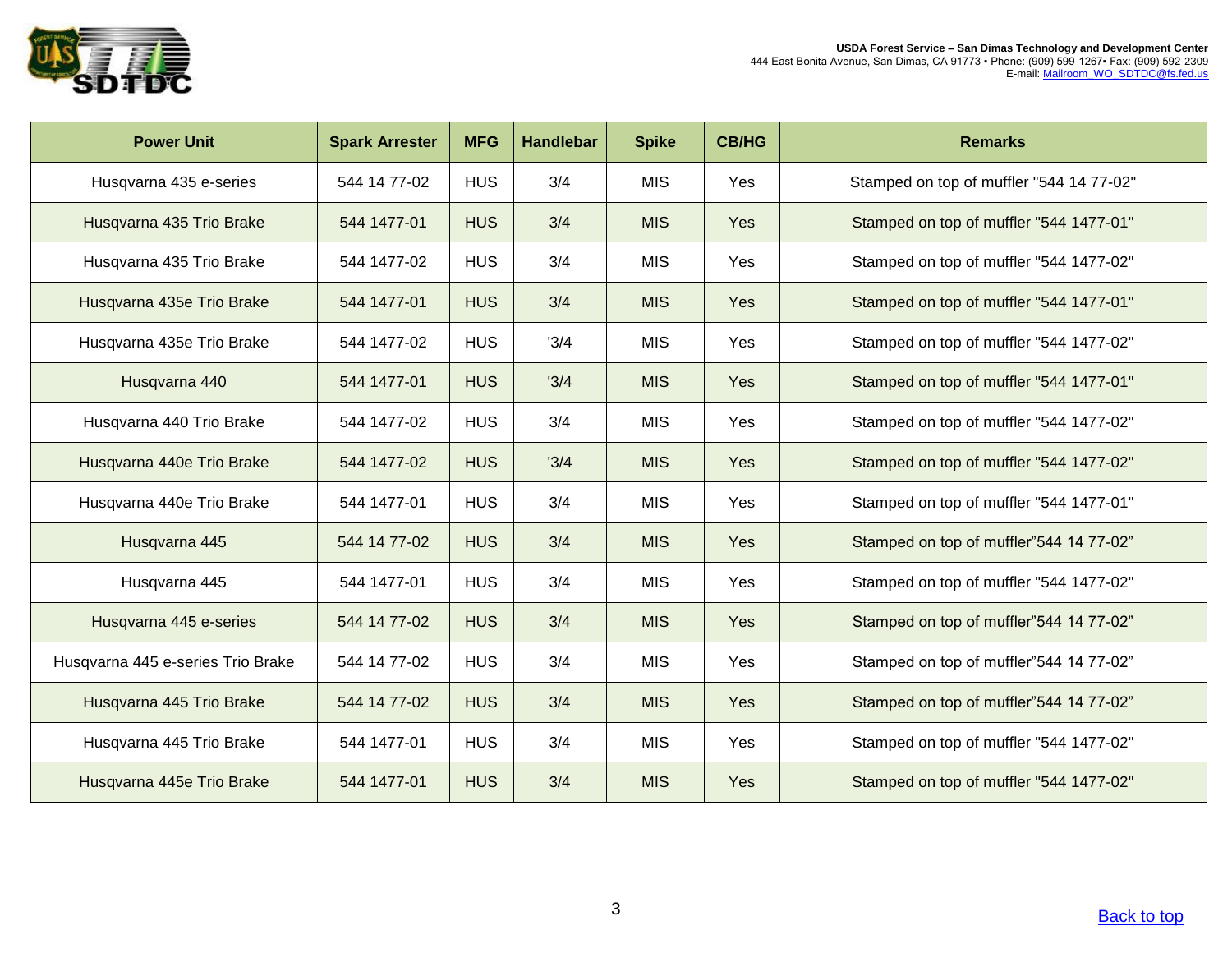

| <b>Power Unit</b>                                      | <b>Spark Arrester</b> | <b>MFG</b> | <b>Handlebar</b> | <b>Spike</b> | <b>CB/HG</b> | <b>Remarks</b>                          |
|--------------------------------------------------------|-----------------------|------------|------------------|--------------|--------------|-----------------------------------------|
| Husqvarna 450                                          | 544 14 77-02          | <b>HUS</b> | 3/4              | <b>MIS</b>   | Yes          | Stamped on top of muffler"544 14 77-02" |
| Husqvarna 450 Trio Brake                               | 544 14 77-02          | <b>HUS</b> | 3/4              | <b>MIS</b>   | Yes          | Stamped on top of muffler"544 14 77-02" |
| Husqvarna 450 Trio Brake                               | 544 1477-01           | <b>HUS</b> | 3/4              | <b>MIS</b>   | Yes          | Stamped on top of muffler "544 1477-02" |
| Husqvarna 450e Trio Brake                              | 544 1477-01           | <b>HUS</b> | 3/4              | <b>MIS</b>   | Yes          | Stamped on top of muffler "544 1477-02" |
| Husqvarna 455 Rancher II                               | 505 4162-02           | <b>HUS</b> | 3/4              | <b>MIS</b>   | Yes          | Stamped on top of muffler "505 4162-02" |
| Husqvarna 455 Rancher II                               | 578 3466-01           | <b>HUS</b> | 3/4              | <b>MIS</b>   | Yes          | Stamped on top of muffler "578 3466-01" |
| Husqvarna 455 Rancher II e-series                      | 505 4162-02           | <b>HUS</b> | 3/4              | <b>MIS</b>   | Yes          | Stamped on top of muffler "505 4162-02" |
| Husqvarna 455 Rancher II e-series                      | 578 3466-01           | <b>HUS</b> | 3/4              | <b>MIS</b>   | Yes          | Stamped on top of muffler "578 3466-01" |
| Husqvarna 455 Rancher II e-series<br><b>Trio Brake</b> | 505 4162-02           | <b>HUS</b> | 3/4              | <b>MIS</b>   | Yes          | Stamped on top of muffler "505 4162-02" |
| Husqvarna 455 Rancher II e-series<br><b>Trio Brake</b> | 578 3466-01           | <b>HUS</b> | 3/4              | <b>MIS</b>   | Yes          | Stamped on top of muffler "578 3466-01" |
| Husqvarna 460 Rancher II                               | 578 3466-01           | <b>HUS</b> | 3/4              | <b>MIS</b>   | Yes          | Stamped on top of muffler "578 3466-01" |
| Husqvarna 465 Rancher II                               | 578 3466-01           | <b>HUS</b> | 3/4              | <b>MIS</b>   | Yes          | Stamped on top of muffler "578 3466-01" |
| Husqvarna 545                                          | 523 0520-01           | <b>HUS</b> | 3/4              | <b>MIS</b>   | <b>Yes</b>   | Stamped on top of muffler "523 0520-01" |
| Husqvarna 545 Trio brake                               | 523 0520-01           | <b>HUS</b> | 3/4              | <b>MIS</b>   | Yes          | Stamped on top of muffler "523 0520-01" |
| Husqvarna 550XP/XPG                                    | 523 0520-01           | <b>HUS</b> | 3/4              | <b>MIS</b>   | Yes          | Stamped on top of muffler "523 0520-01" |
| Husqvarna 550XP/XPG Trio brake                         | 523 0520-01           | <b>HUS</b> | 3/4              | <b>MIS</b>   | Yes          | Stamped on top of muffler "523 0520-01" |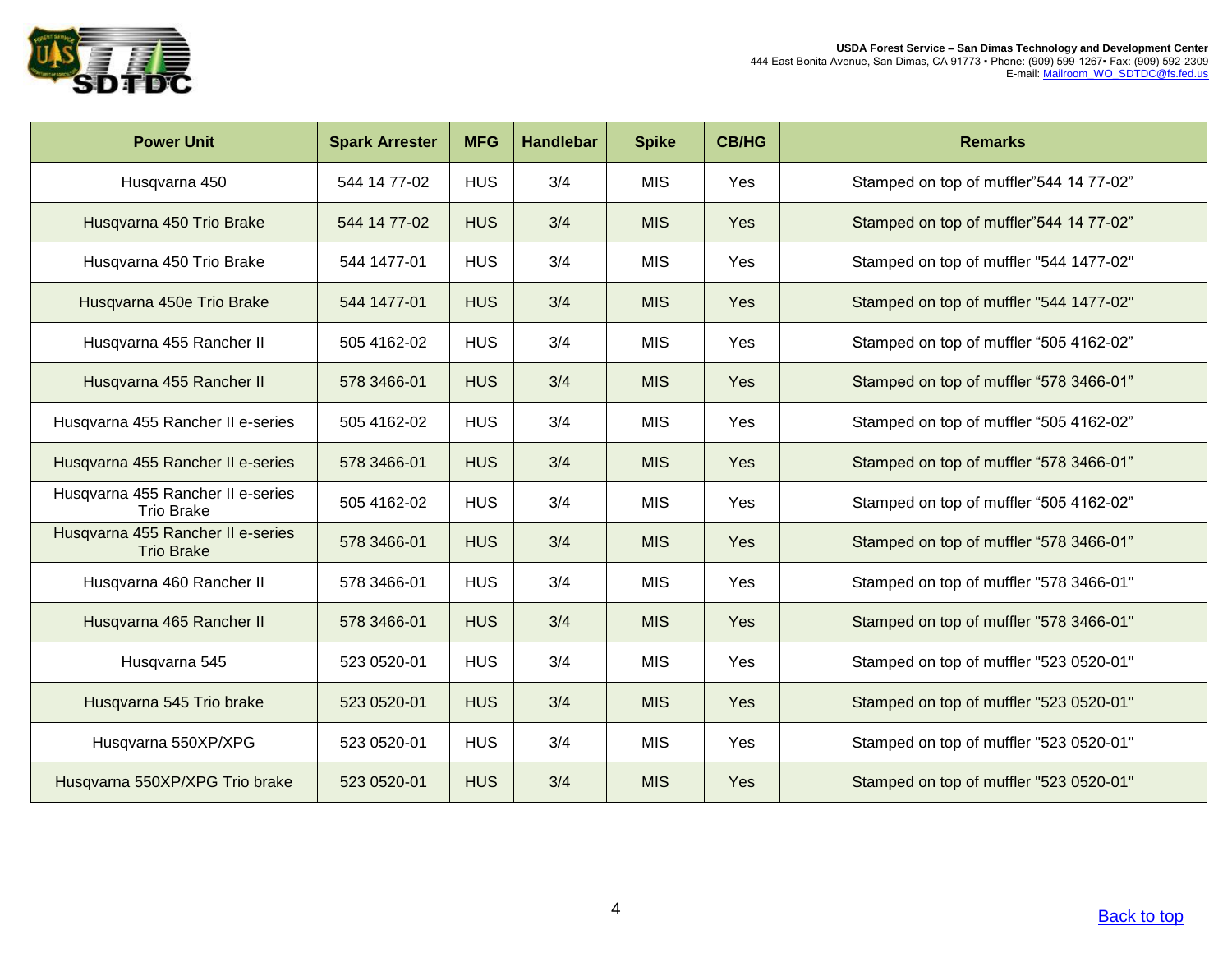

| <b>Power Unit</b>       | <b>Spark Arrester</b> | <b>MFG</b> | <b>Handlebar</b> | <b>Spike</b>  | <b>CB/HG</b> | <b>Remarks</b>                           |
|-------------------------|-----------------------|------------|------------------|---------------|--------------|------------------------------------------|
| Husqvarna 555           | 505 17 03-02          | <b>HUS</b> | 3/4              | <b>MIS</b>    | Yes          | Stamped on top of muffler "505 17 03-02" |
| Husqvarna 570           | 544 0302-02           | <b>HUS</b> | 3/4              | <b>Medium</b> | <b>Yes</b>   | Stamped on top of muffler "544 0302-02"  |
| Husqvarna 570 Auto Tune | 544 0302-02           | <b>HUS</b> | 3/4              | Medium        | Yes          | Stamped on top of muffler "544 0302-02"  |
| Husqvarna CS 2166       | 544 0297-02           | <b>HUS</b> | 3/4              | <b>MIS</b>    | <b>Yes</b>   | Stamped on top of muffler "544 0297-02"  |
| Husqvarna CS 2172       | 544 0297-02           | <b>HUS</b> | 3/4              | <b>MIS</b>    | Yes          | Stamped on top of muffler "544 0297-02"  |
| Husqvarna H 435         | 544 14 77-02          | <b>HUS</b> | 3/4              | <b>MIS</b>    | <b>Yes</b>   | Stamped on top of muffler "544 14 77-02" |
| Husqvarna H440          | 544 14 77-02          | <b>HUS</b> | 3/4              | <b>MIS</b>    | Yes          | Stamped on top of muffler "544 14 77-02" |
| Husqvarna H440 e-series | 544 14 77-02          | <b>HUS</b> | 3/4              | <b>MIS</b>    | Yes          | Stamped on top of muffler "544 14 77-02" |
| Husqvarna H555          | 505 170 3-01          | <b>HUS</b> | 3/4              | <b>MIS</b>    | <b>Yes</b>   | Stamped on top of muffler "505 17 03-01" |
| Husqvarna H560XP        | 505 17 03-01          | <b>HUS</b> | 3/4              | <b>MIS</b>    | Yes          | Stamped on top of muffler "505 17 03-01" |
| Husqvarna H560XP        | 505 17 03-02          | <b>HUS</b> | 3/4              | <b>MIS</b>    | Yes          | Stamped on top of muffler "505 17 03-02" |
| Husqvarna H560XPG       | 505 17 03-01          | <b>HUS</b> | 3/4              | <b>MIS</b>    | Yes          | Stamped on top of muffler "505 17 03-01" |
| Husqvarna H560XPG       | 505 17 03-02          | <b>HUS</b> | 3/4              | <b>MIS</b>    | Yes          | Stamped on top of muffler "505 17 03-02" |
| Husqvarna H562XP        | 505 17 03-01          | <b>HUS</b> | 3/4              | <b>MIS</b>    | <b>Yes</b>   | Stamped on top of muffler "505 17 03-01" |
| Husqvarna H562XP        | 505 17 03-02          | <b>HUS</b> | 3/4              | <b>MIS</b>    | Yes          | Stamped on top of muffler "505 17 03-02" |
| Husqvarna H562XPG       | 505 17 03-02          | <b>HUS</b> | 3/4              | <b>MIS</b>    | Yes          | Stamped on top of muffler "505 17 03-02" |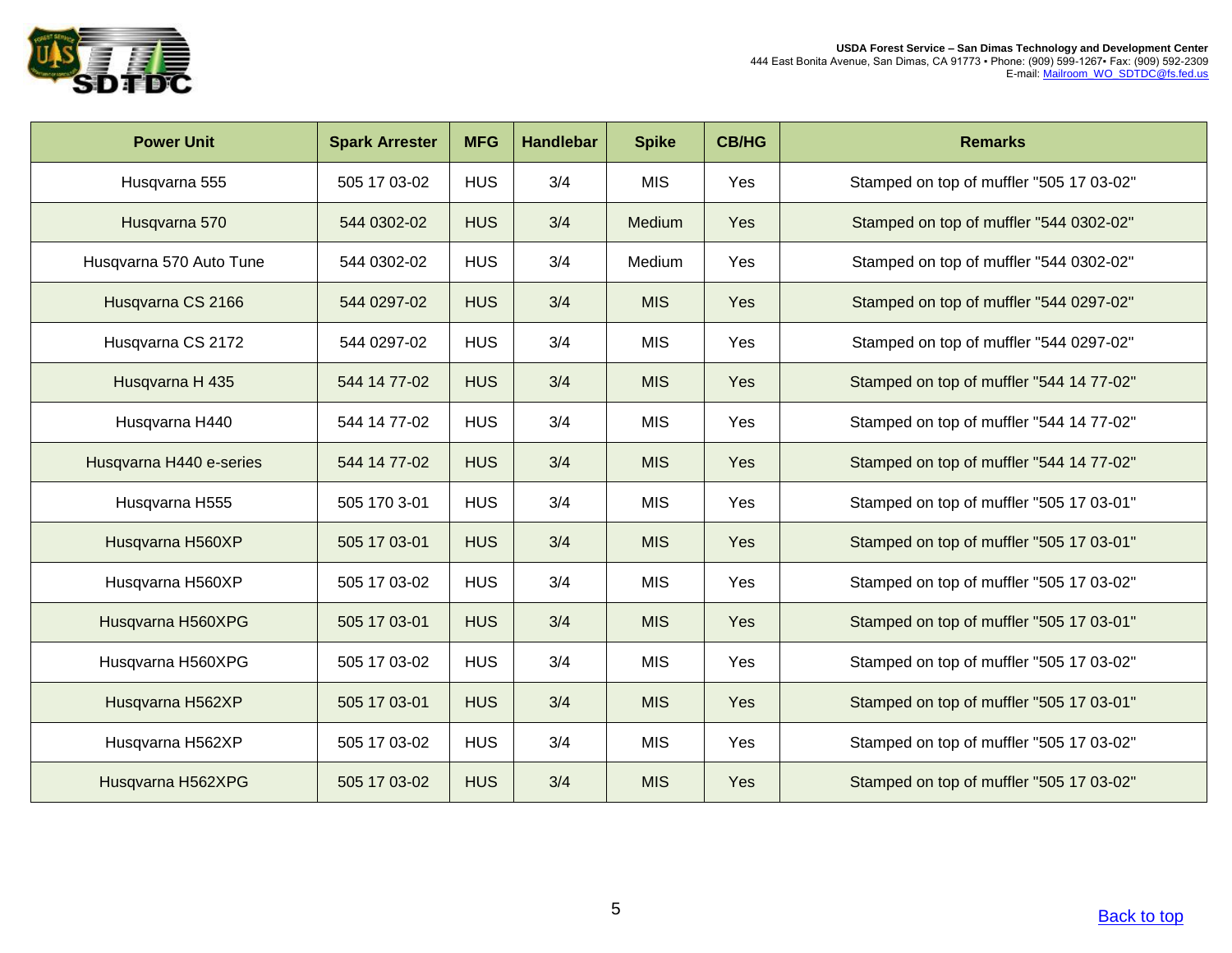

| <b>Power Unit</b>   | <b>Spark Arrester</b> | <b>MFG</b> | <b>Handlebar</b> | <b>Spike</b>              | <b>CB/HG</b> | <b>Remarks</b>                                |
|---------------------|-----------------------|------------|------------------|---------------------------|--------------|-----------------------------------------------|
| Husqvarna T435      | 848-CE2-15A1          | <b>HUS</b> | 1/4              | <b>MIS</b>                | Yes          | Stamped on top of muffler "848-CE2-15A1"      |
| Husqvarna T540XP    | 505 4079-01           | <b>HUS</b> | 3/4              | <b>MIS</b>                | Yes          | Stamped on top of muffler "505 4079-01"       |
| Jonsered CS 2240    | 544 1477-01           | <b>HUS</b> | 3/4              | <b>MIS</b>                | Yes          | Stamped on top of muffler "544 1477-01"       |
| Jonsered CS 2240    | 544 1477-02           | <b>HUS</b> | 3/4              | <b>MIS</b>                | Yes          | Stamped on top of muffler "544 1477-02"       |
| Jonsered CS 2240S   | 544 1477-01           | <b>HUS</b> | 3/4              | <b>MIS</b>                | Yes          | Stamped on top of muffler "544 1477-01"       |
| Jonsered CS 2240S   | 544 1477-02           | <b>HUS</b> | 3/4              | <b>MIS</b>                | Yes          | Stamped on top of muffler "544 1477-02"       |
| Jonsered CS 2258    | 505 17 03-02          | <b>HUS</b> | 3/4              | <b>MIS</b>                | Yes          | Stamped on top of muffler "505 17 03-02"      |
| Jonsered CS 2260    | 505 17 03-02          | <b>HUS</b> | 3/4              | <b>MIS</b>                | Yes          | Stamped on top of muffler "505 17 03-02"      |
| Jonsered CS 2260 WH | 505 17 03-02          | <b>HUS</b> | 3/4              | <b>MIS</b>                | Yes          | Stamped on top of muffler "505 17 03-02"      |
| Jonsered CS2188     | 544 0291-04           | <b>HUS</b> | 3/4              | <b>MIS</b>                | Yes          | Stamped on top of muffler"544 0291-04"        |
| Jonsered CS2188W    | 544 0291-04           | <b>HUS</b> | 3/4              | <b>MIS</b>                | Yes          | Stamped on top of muffler"544 0291-04"        |
| Jonsered CS2188WH   | 544 0291-04           | <b>HUS</b> | 3/4              | <b>MIS</b>                | Yes          | Stamped on top of muffler"544 0291-04"        |
| Jonsered CS2234     | Husqvarna<br>H701     | <b>HOP</b> | 3/4              | $\widetilde{\phantom{m}}$ | Yes          | "H701" stamped into the front half of muffler |
| Jonsered CS2234S    | Husqvarna<br>H701     | <b>HOP</b> | 3/4              | $\overline{ }$            | Yes          | "H701" stamped into the front half of muffler |
| Jonsered CS2238     | Husqvarna<br>H701     | <b>HOP</b> | 3/4              | $\overline{ }$            | Yes          | "H701" stamped into the front half of muffler |
| Jonsered CS2238S    | Husqvarna<br>H701     | <b>HOP</b> | 3/4              | $\sim$                    | Yes          | "H701" stamped into the front half of muffler |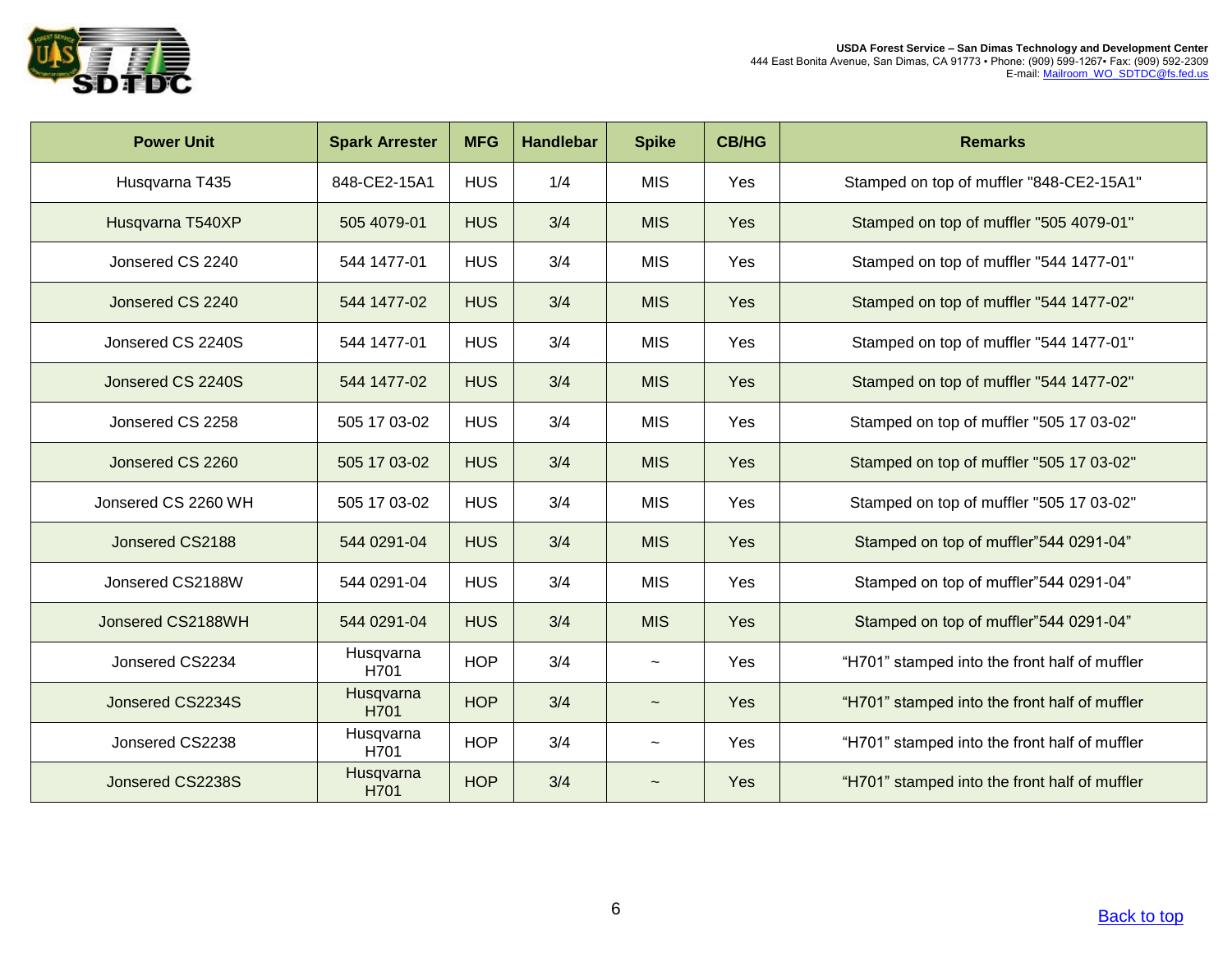

| <b>Power Unit</b>         | <b>Spark Arrester</b> | <b>MFG</b> | <b>Handlebar</b> | <b>Spike</b> | <b>CB/HG</b> | <b>Remarks</b>                                                               |
|---------------------------|-----------------------|------------|------------------|--------------|--------------|------------------------------------------------------------------------------|
| Makita EA 3500 S Type 125 | 125.174.100           | <b>DOL</b> | 1/2              | SM IN        | Yes          | "125.174.100" is marked on the muffler                                       |
| Maruyama MCV31R           | 289491                | <b>MAR</b> | 1/2              | N/A          | Yes          | Stamped on front: "289491"                                                   |
| Maruyama MCV31T           | 289491                | <b>MAR</b> | 1/2              | N/A          | Yes          | Stamped on front: "289491"                                                   |
| McCulloch CS 410 Elite    | 544 1477-03           | <b>HUS</b> | 3/4              | <b>SIS</b>   | Yes          | Stamped on top of muffler "544 1477-03"                                      |
| McCulloch CS 450 Elite    | 544 1477-03           | <b>HUS</b> | 3/4              | <b>SIS</b>   | Yes          | Stamped on top of muffler "544 1477-03"                                      |
| McCulloch CS380           | H701                  | <b>HOP</b> | 3/4              | M            | Yes          | Stamped on front of muffler "H701NC"                                         |
| Red Max GZ380             | Husqvarna<br>H701     | <b>HOP</b> | 3/4              | $\sim$       | Yes          | "H701" stamped into the front half of muffler                                |
| <b>SOLO 880</b>           | 25 00 756             | SOL        | N/A              | Cut-off saw  | Yes          | 25 00 756 stamped on muffler                                                 |
| <b>SOLO 881</b>           | 25 00 756             | SOL        | N/A              | Cut-off saw  | Yes          | 25 00 756 stamped on muffler - same as SOLO 880<br>except lubrication system |
| STIHL MS 150 C EZ         | 1146-140-0602         | <b>STI</b> | 1/2              | N/A          | Yes          | Stamped on side of muffler: 1146/02                                          |
| STIHL MS 150 TC EZ        | 1146-140-0602         | <b>STI</b> | 1/2              | N/A          | Yes          | Stamped on side of muffler: 1146/02                                          |
| STIHL MS 171 Z            | 1139-140-0610         | <b>STI</b> | 1/2              | <b>SIS</b>   | Yes          | Stamped on side of muffler: 1139-10                                          |
| STIHL MS 181 C EB Z       | 1139-140-0608         | <b>STI</b> | 1/2              | <b>SIS</b>   | Yes          | Stamped on side of muffler: 1139-08                                          |
| STIHL MS 193 C E Z        | 1137-140-0607         | <b>STI</b> | 1/2              | N/A          | Yes          | 1137 140 0607 marked on Stamped on side of muffler                           |
| STIHL MS 193 TZ           | 1137-140-0607         | <b>STI</b> | 1/2              | N/A          | Yes          | 1137 140 0607 marked on Stamped on side of muffler                           |
| STIHL MS 211 C EB Z       | 1139-140-0608         | <b>STI</b> | 1/2              | <b>SIS</b>   | Yes          | Stamped on side of muffler: 1139-08                                          |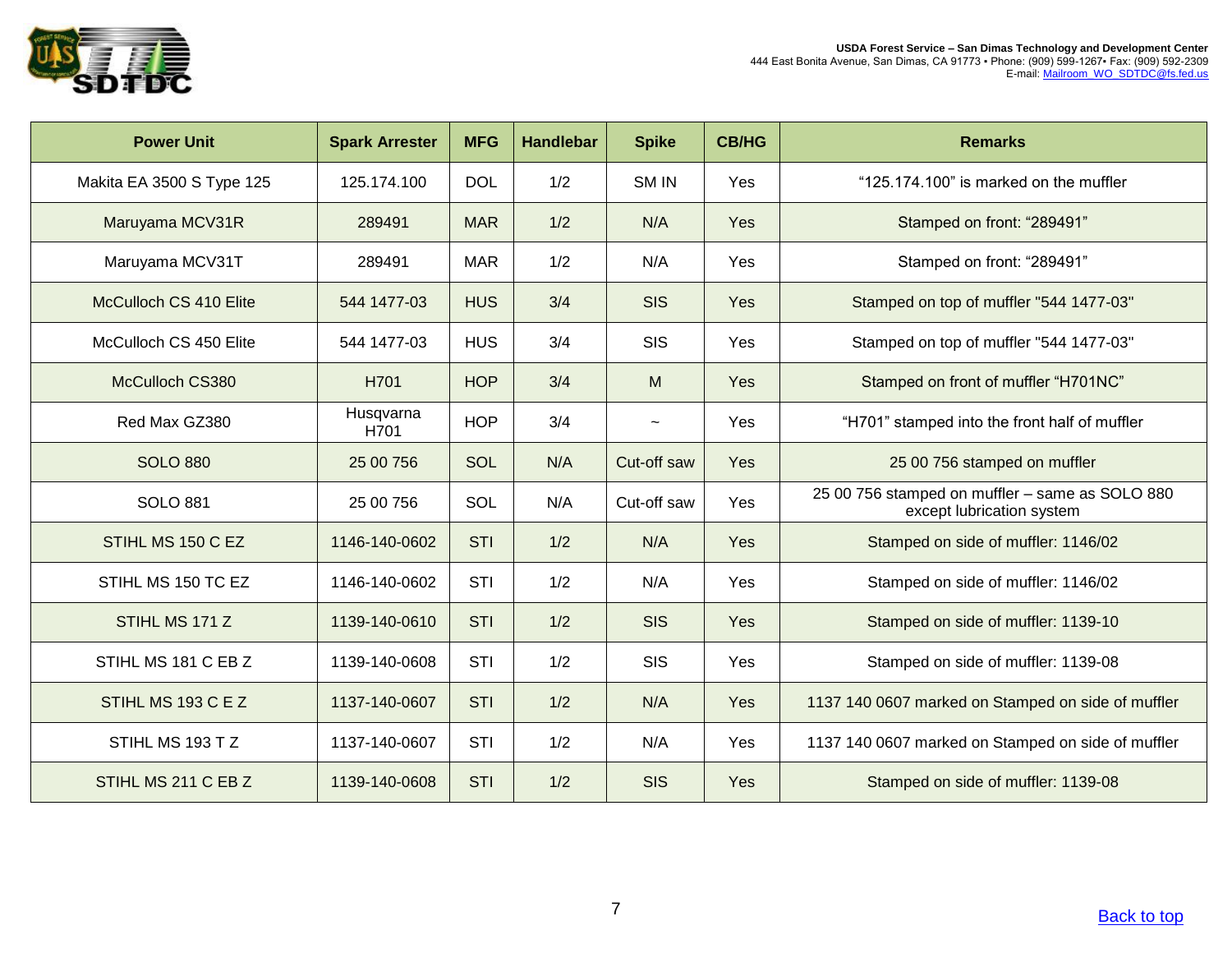

| <b>Power Unit</b>      | <b>Spark Arrester</b> | <b>MFG</b> | <b>Handlebar</b> | <b>Spike</b> | <b>CB/HG</b> | <b>Remarks</b>                       |
|------------------------|-----------------------|------------|------------------|--------------|--------------|--------------------------------------|
| STIHL MS 211 Z         | 1139-140-0608         | STI        | 1/2              | <b>SIS</b>   | Yes          | Stamped on side of muffler: 1139-08  |
| STIHL MS 231 C BE Z    | 1143-140-0603         | <b>STI</b> | 1/2              | <b>MIS</b>   | Yes          | Stamped on side of muffler: 1143/03  |
| STIHL MS 231 C BE Z    | 1143-140-0619         | STI        | 1/2              | <b>MIS</b>   | Yes          | Stamped on side of muffler: 1143/19  |
| STIHL MS 231 Z         | 1143-140-0603         | <b>STI</b> | 1/2              | <b>MIS</b>   | Yes          | Stamped on side of muffler: 1143/03  |
| STIHL MS 231 Z         | 1143-140-0619         | STI        | 1/2              | <b>MIS</b>   | Yes          | Stamped on side of muffler: 1143/19  |
| STIHL MS 241 C M Z     | 1143-140-0602         | <b>STI</b> | 1/2              | <b>MIS</b>   | Yes          | Stamped on side of muffler: 1143/02  |
| STIHL MS 251 C BE Z    | 1143-140-0603         | <b>STI</b> | 1/2              | <b>MIS</b>   | Yes          | Stamped on side of muffler: 1143/03  |
| STIHL MS 251 C BE Z    | 1143-140-0623         | <b>STI</b> | 1/2              | <b>MIS</b>   | Yes          | Stamped on side of muffler: 1143/23  |
| STIHL MS 251 C BEQ Z   | 1143-140-0623         | STI        | 1/2              | <b>MIS</b>   | Yes          | Stamped on side of muffler: 1143/23  |
| STIHL MS 251 Z         | 1143-140-0603         | <b>STI</b> | 1/2              | <b>MIS</b>   | Yes          | Stamped on side of muffler: 1143/03  |
| STIHL MS 251 Z         | 1143-140-0623         | STI        | 1/2              | <b>MIS</b>   | Yes          | Stamped on side of muffler: 1143/23  |
| STIHL MS 261           | 1141-140-0622         | <b>STI</b> | 1/2              | <b>SIS</b>   | Yes          | Stamped on side of muffler: 114'1/22 |
| STIHL MS 261 C M Z     | 1141-140-0622         | <b>STI</b> | 1/2              | <b>SIS</b>   | Yes          | Stamped on side of muffler: 114'1/22 |
| STIHL MS 261 C M V W Z | 1141-140-0622         | <b>STI</b> | 1/2              | <b>SIS</b>   | Yes          | Stamped on side of muffler: 114'1/22 |
| STIHL MS 271 Z         | 1141-140-0605         | <b>STI</b> | 1/2              | <b>SIS</b>   | Yes          | Stamped on side of muffler: 1141/05  |
| STIHL MS 291 C BE Z    | 1141-140-0605         | <b>STI</b> | 1/2              | <b>SIS</b>   | Yes          | Stamped on side of muffler: 1141/05  |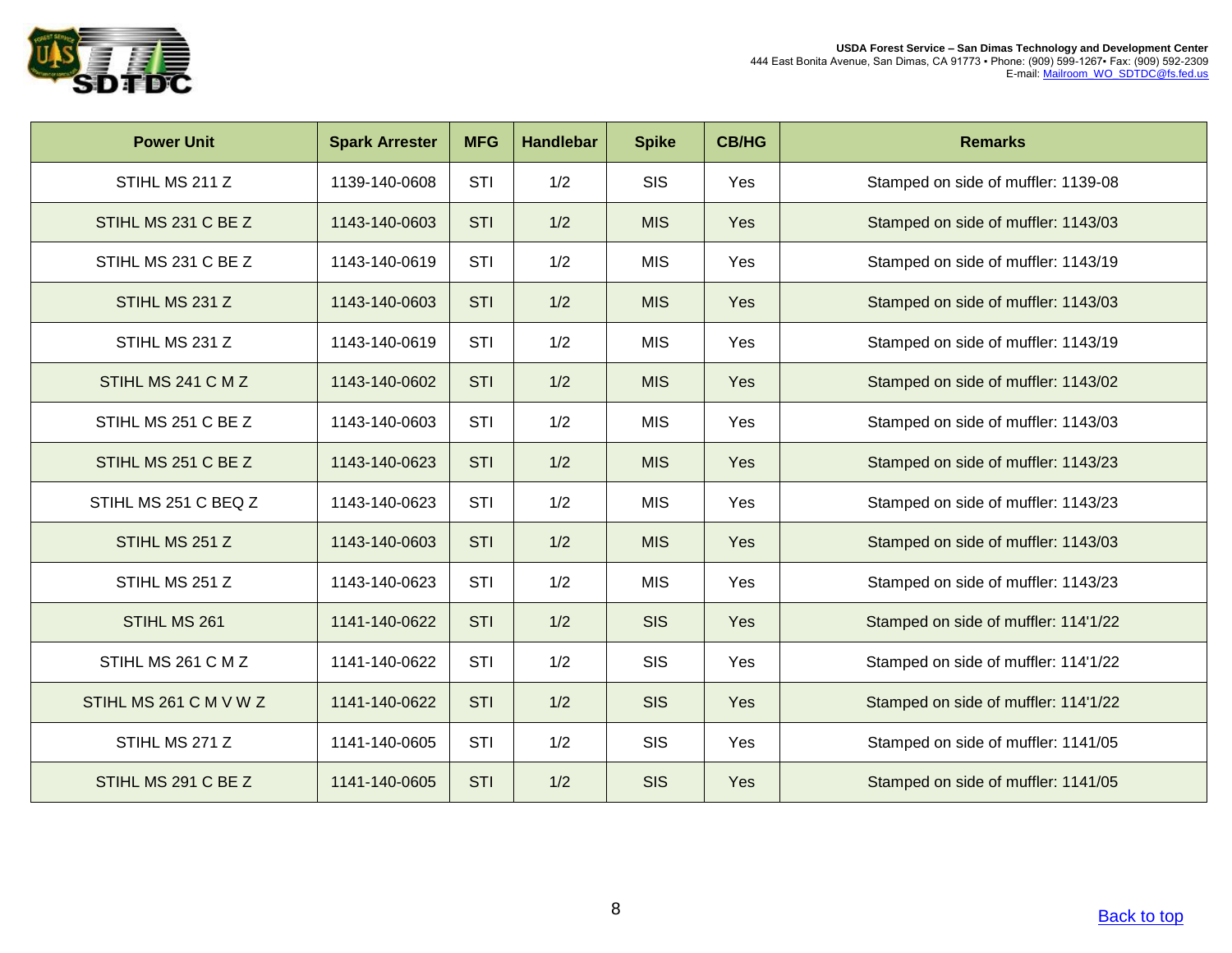

| <b>Power Unit</b>                  | <b>Spark Arrester</b> | <b>MFG</b> | <b>Handlebar</b> | <b>Spike</b> | <b>CB/HG</b> | <b>Remarks</b>                      |
|------------------------------------|-----------------------|------------|------------------|--------------|--------------|-------------------------------------|
| STIHL MS 291 C BE Q Z              | 1141-140-0605         | <b>STI</b> | 1/2              | <b>SIS</b>   | Yes          | Stamped on side of muffler: 1141/05 |
| STIHL MS 291 Z                     | 1141-140-0605         | <b>STI</b> | 1/2              | <b>SIS</b>   | Yes          | Stamped on side of muffler: 1141/05 |
| STIHL MS 311 Z                     | 1140-140-0609         | <b>STI</b> | 1/2              | <b>SIS</b>   | Yes          | Stamped on side of muffler: 1140/09 |
| STIHL MS 311 Z                     | 1140-140-0605         | <b>STI</b> | 1/2              | <b>SIS</b>   | Yes          | Stamped on side of muffler: 1140/05 |
| STIHL MS 362 C M Q Z               | 1140-140-0607         | <b>STI</b> | 1/2              | <b>SIS</b>   | Yes          | Stamped on side of muffler: 1140/07 |
| STIHL MS 362 C M R V W Z           | 1140-140-0607         | <b>STI</b> | 1/2              | <b>SIS</b>   | Yes          | Stamped on side of muffler: 1140/07 |
| STIHL MS 362 C M R Z               | 1140-140-0607         | <b>STI</b> | 1/2              | <b>SIS</b>   | Yes          | Stamped on side of muffler: 1140/07 |
| STIHL MS 362 C M Z                 | 1140-140-0607         | <b>STI</b> | 1/2              | <b>SIS</b>   | Yes          | Stamped on side of muffler: 1140/07 |
| STIHL MS 362 C M Z                 | 1140-140-0607         | <b>STI</b> | 1/2              | <b>SIS</b>   | Yes          | Stamped on side of muffler: 1140/07 |
| STIHL MS 391 Z                     | 1140-140-0609         | <b>STI</b> | 1/2              | <b>SIS</b>   | Yes          | Stamped on side of muffler: 1140/09 |
| STIHL MS 391 Z                     | 1140-140-0605         | <b>STI</b> | 1/2              | <b>SIS</b>   | Yes          | Stamped on side of muffler: 1140/05 |
| STIHL MS 461 RVWZ                  | 1128-140-0651         | <b>STI</b> | 1/2              | MI           | Yes          | Stamped on side of muffler: 1128-51 |
| STIHL MS 461 RZ (including Rescue) | 1128-140-0651         | <b>STI</b> | 1/2              | MI           | Yes          | Stamped on side of muffler: 1128-51 |
| STIHL MS 461 VWZ                   | 1128-140-0651         | <b>STI</b> | 1/2              | MI           | Yes          | Stamped on side of muffler: 1128-51 |
| STIHL MS 461 Z                     | 1128-140-0651         | STI        | 1/2              | MI           | Yes          | Stamped on side of muffler: 1128-51 |
| STIHL MS 661 C M RVWZ              | 1144-140-0601         | <b>STI</b> | 1/2              | <b>LIO</b>   | Yes          | Stamped on side of muffler: 1144/01 |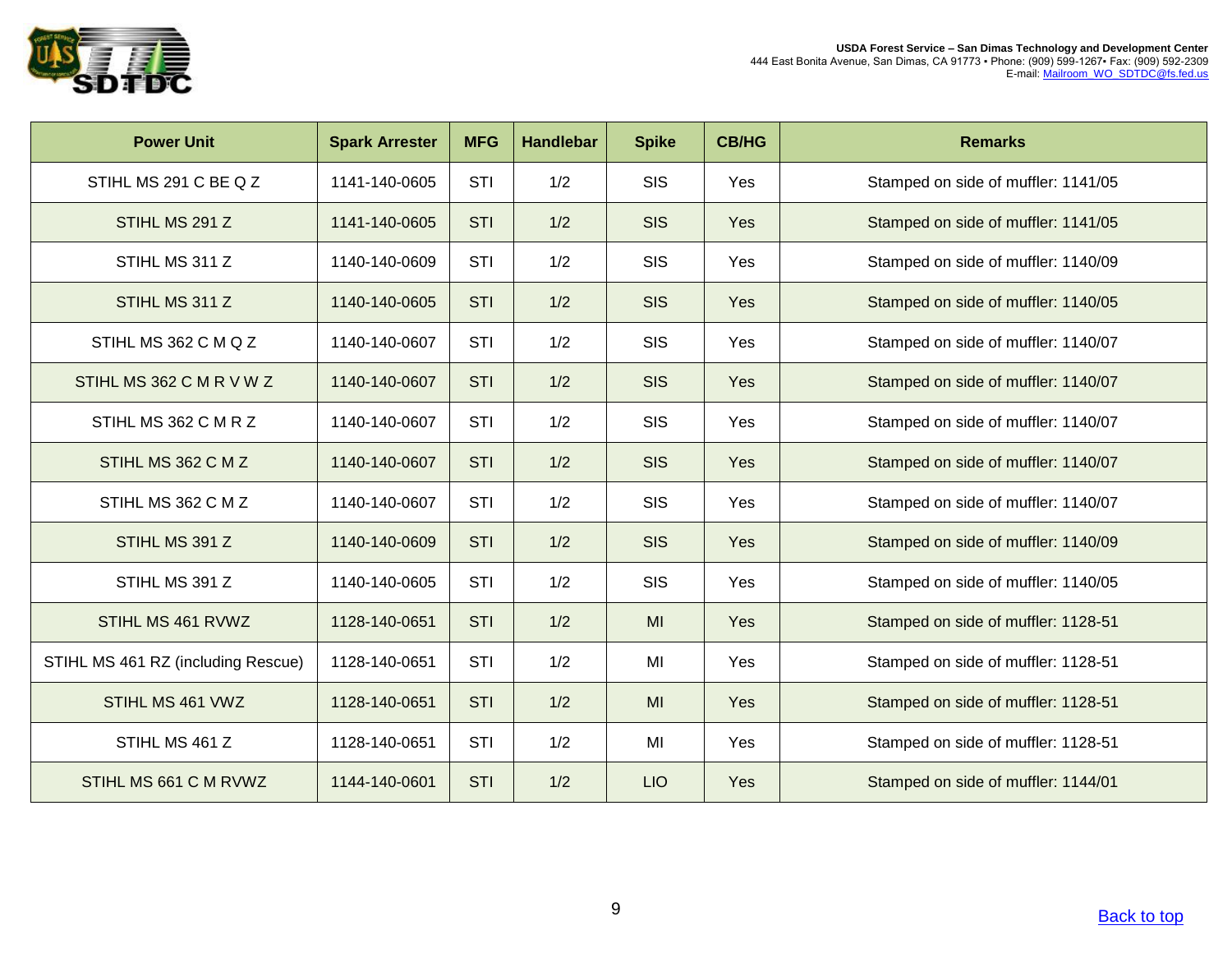

| <b>Power Unit</b>                  | <b>Spark Arrester</b> | <b>MFG</b> | <b>Handlebar</b> | <b>Spike</b>    | <b>CB/HG</b> | <b>Remarks</b>                      |
|------------------------------------|-----------------------|------------|------------------|-----------------|--------------|-------------------------------------|
| STIHL MS 661 C M RZ                | 1144-140-0601         | <b>STI</b> | 1/2              | LIO             | Yes          | Stamped on side of muffler: 1144/01 |
| STIHL MS 661 C M Z                 | 1144-140-0601         | <b>STI</b> | 1/2              | LIO <sub></sub> | <b>Yes</b>   | Stamped on side of muffler: 1144/01 |
| Yamabiko Corp. (Echo Inc.) CS-271T | 2120                  | <b>ECH</b> | 1/2              | None            | Yes          | Stamped on exhaust guide "2120"     |
| Yamabiko Corp. (Echo Inc.) CS-303T | 5401                  | <b>ECH</b> | 1/2              | Small<br>molded | Yes          | Stamped on muffler surface "5401"   |
| Yamabiko Corp. (Echo Inc.) CS-355T | 1850                  | <b>ECH</b> | 1/2              | N/A             | <b>Yes</b>   | Stamped on exhaust guide "1850"     |
| Yamabiko Corp. CS-620P             | 2110                  | <b>ECH</b> | 1/2              | <b>MO</b>       | Yes          | Stamped on exhaust guide "2110"     |
| Yamabiko Corp. CS-620W             | 2110                  | <b>ECH</b> | 1/2              | <b>MO</b>       | Yes          | Stamped on exhaust guide "2110"     |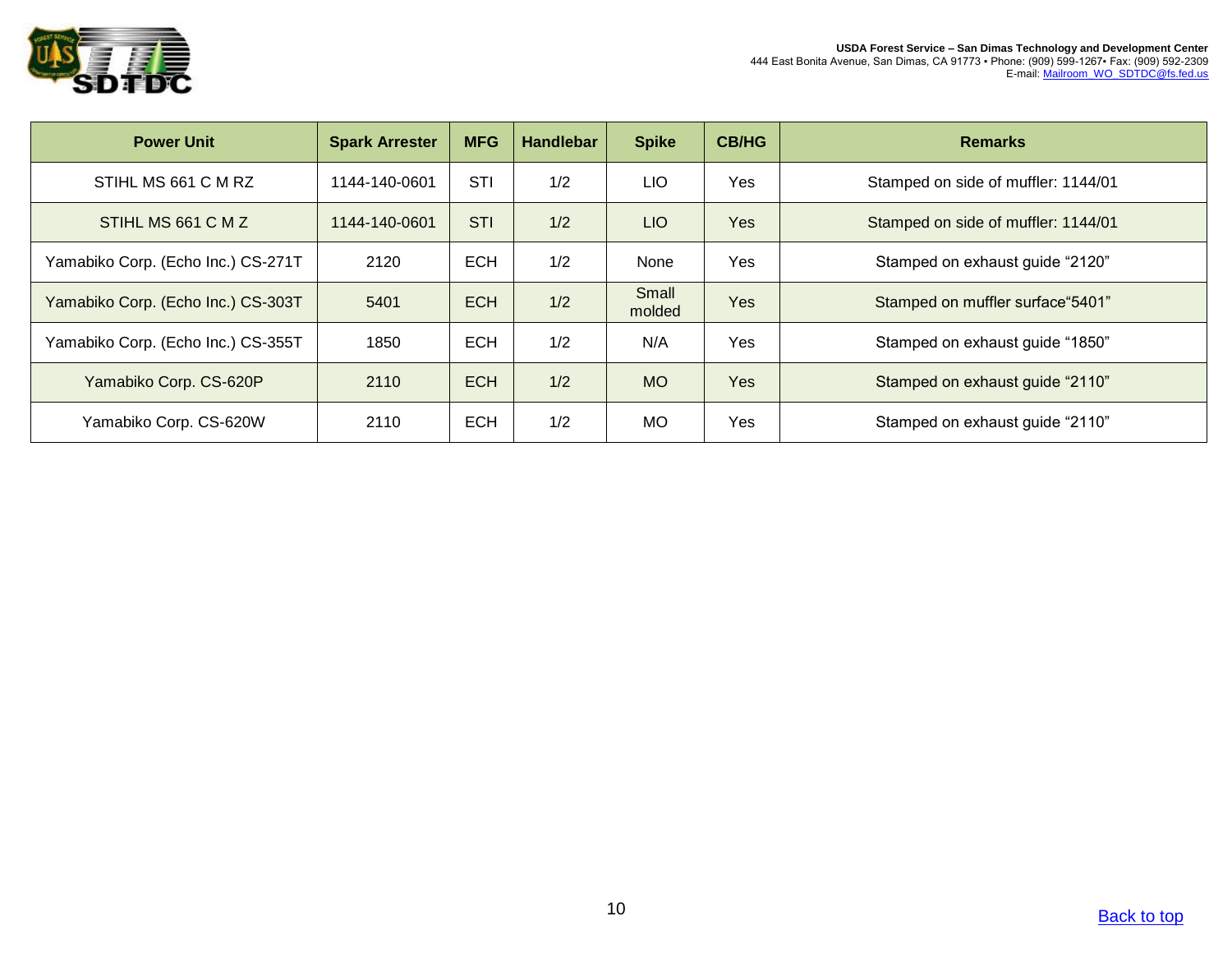

## **Spark Arrester Guide Update Sheet - Spring 2014 Volume 2 – Multiposition Small Engines (MSE) (Part II – Other MSE's)**

This update sheet contains all non-chainsaw multiposition small engines (MSE) spark arresters qualified between the last Spark Arrester Guide publication (2012) and March 31, 2014. All exhaust systems listed here meet the requirements of Forest Service Specification 5100- 1D (Spark Arresters for Internal Combustion Engines).

| <b>Power Unit</b>                             | <b>Spark Arrester</b> | <b>MFG</b> | <b>Type</b>                  | <b>Remarks</b>                       |
|-----------------------------------------------|-----------------------|------------|------------------------------|--------------------------------------|
| Craftsman 358.7946XX                          | <b>LB0090-ANS</b>     | <b>HUS</b> | <b>Blower</b>                | 0090 stamped at the side of muffler  |
| Craftsman 358.7947XX                          | <b>LB0090-A NS</b>    | <b>HUS</b> | <b>Blower</b>                | 0090 stamped at the side of muffler  |
| Craftsman 358-791980                          | Husqvarna 007C        | <b>HUS</b> | Trimmer                      | 007C stamped at the front of muffler |
| Craftsman 358-792010                          | Husqvarna 007C        | <b>HUS</b> | Trimmer                      | 007C stamped at the front of muffler |
| Craftsman 358-792030                          | Husqvarna 007C        | <b>HUS</b> | <b>Trimmer</b>               | 007C stamped at the front of muffler |
| Craftsman 944.5182XX                          | LB0090-A NS           | <b>HUS</b> | <b>Blower</b>                | 0090 stamped at the side of muffler  |
| Dolmar EK7651 HD                              | 168638-8              | <b>DOL</b> | Cut-off machine              | Stamped on the muffler:              |
| Dolmar MH-246.4 (Type EH026 power<br>unit)    | 168554-4              | <b>DOL</b> | Pole Hedge<br>Trimmer        | "168554-4" is marked on the muffler  |
| Dolmar MH-246.4 (Type EH026 power<br>unit)    | 168554-4              | <b>DOL</b> | Pole Hedge<br><b>Trimmer</b> | "168554-4" is marked on the muffler  |
| Dolmar MH-246.4D (Type EH026 power<br>unit)   | 168554-4              | <b>DOL</b> | Pole Hedge<br>Trimmer        | "168554-4" is marked on the muffler  |
| Dolmar MH-246.4D (Type EH026 power<br>unit)   | 168554-4              | <b>DOL</b> | Pole Hedge<br><b>Trimmer</b> | "168554-4" is marked on the muffler  |
| Dolmar MH-246.4DES (Type EH026<br>power unit) | 168554-4              | <b>DOL</b> | Pole Hedge<br>Trimmer        | "168554-4" is marked on the muffler  |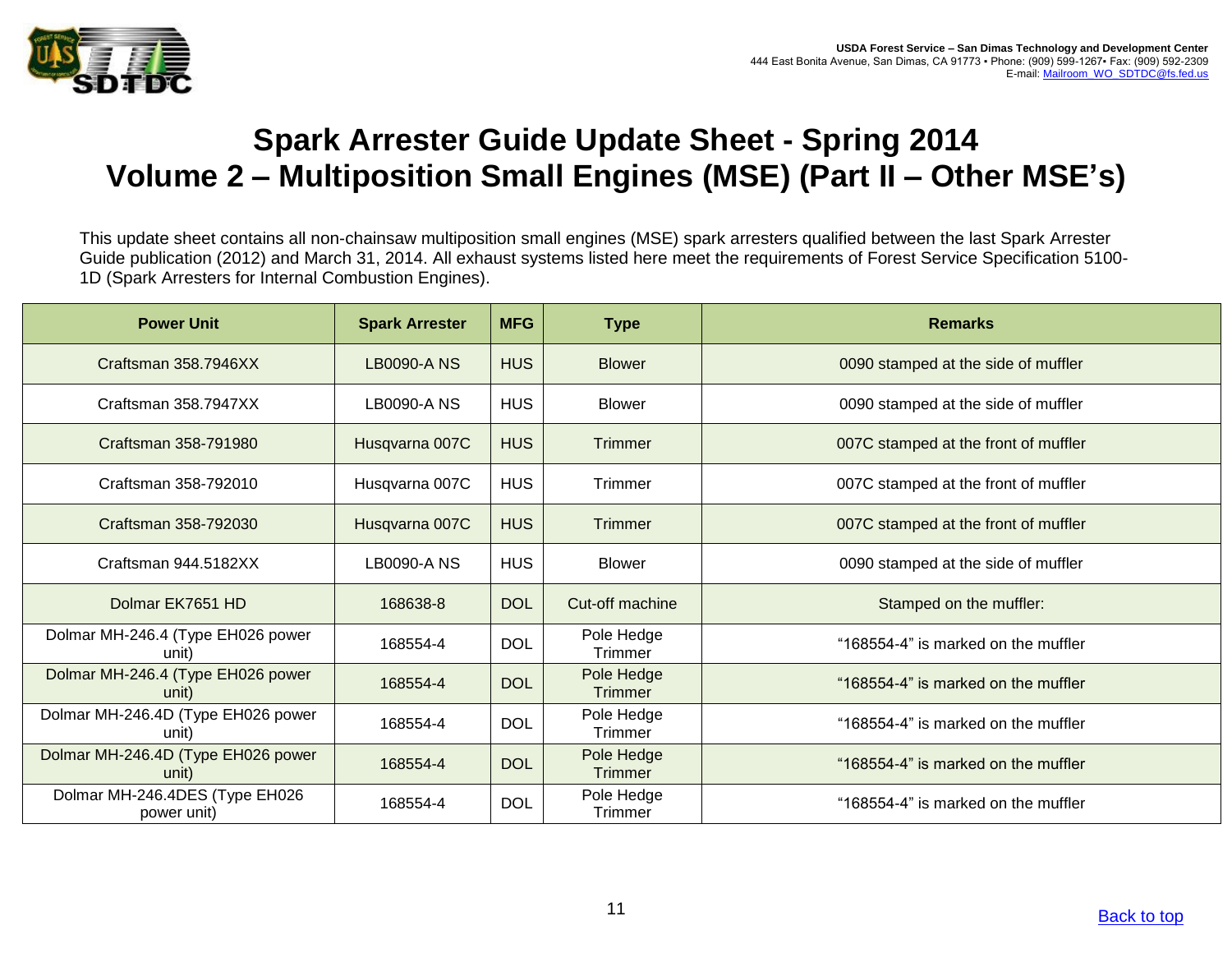

| <b>Power Unit</b>                            | <b>Spark Arrester</b> | <b>MFG</b> | <b>Type</b>                  | <b>Remarks</b>                              |
|----------------------------------------------|-----------------------|------------|------------------------------|---------------------------------------------|
| Dolmar MH-246.4DS (Type EH026 power<br>unit) | 168554-4              | <b>DOL</b> | Pole Hedge<br>Trimmer        | "168554-4" is marked on the muffler         |
| Dolmar MH-246.4DS (Type EH026 power<br>unit) | 168554-4              | <b>DOL</b> | Pole Hedge<br>Trimmer        | "168554-4" is marked on the muffler         |
| Dolmar MH-246.4ES (Type EH026 power<br>unit) | 168554-4              | <b>DOL</b> | Pole Hedge<br><b>Trimmer</b> | "168554-4" is marked on                     |
| Dolmar MS-246.4C (Type EH026 power<br>unit)  | 168554-4              | <b>DOL</b> | <b>Brush Cutter</b>          | "168554-4" is marked on the muffler         |
| Dolmar MS-246.4CE (Type EH026 power<br>unit) | 168554-4              | <b>DOL</b> | <b>Brush Cutter</b>          | "168554-4" is marked on the muffler         |
| Dolmar MS-246.4U (Type EH026 power<br>unit)  | 168554-4              | <b>DOL</b> | <b>Brush Cutter</b>          | "168554-4" is marked on the muffler         |
| Dolmar MS-246.4UE (Type EH026 power<br>unit) | 168554-4              | <b>DOL</b> | <b>Brush Cutter</b>          | "168554-4" is marked on the muffler         |
| Dolmar MS-430.4C                             | 1687156               | <b>DOL</b> | <b>Brush Cutter</b>          | See Makita EM4350UH                         |
| Dolmar MS-430.4U                             | 1687156               | <b>DOL</b> | <b>Brush Cutter</b>          | See Makita EM4350UH                         |
| Dolmar MS-4300.4U                            | 1687156               | <b>DOL</b> | <b>Brush Cutter</b>          | See Makita EM4350UH                         |
| Dolmar PC 8216 (Type 328 power unit)         | 395.174.200           | <b>DOL</b> | Cut-off saw                  | "395.174.200" is marked on the muffler      |
| Dolmar PC-6112                               | 315.174.100           | <b>DOL</b> | Cut-off saw                  | 315.174.100 is marked on muffler Type 315   |
| Husqvarna 122C                               | 523 0116-01           | <b>HUS</b> | <b>Line Trimmer</b>          | Stamped on top of the muffler "523 0116-01" |
| Husqvarna 122HD45                            | 523 0326-01           | <b>HUS</b> | <b>Hedge Trimmer</b>         | Stamped on top of the muffler "523 0326-01" |
| Husqvarna 122HD60                            | 523 0326-01           | <b>HUS</b> | <b>Hedge Trimmer</b>         | Stamped on top of the muffler "523 0326-01" |
| Husqvarna 122LD                              | 523 0116-01           | <b>HUS</b> | Line Trimmer                 | Stamped on top of the muffler "523 0116-01" |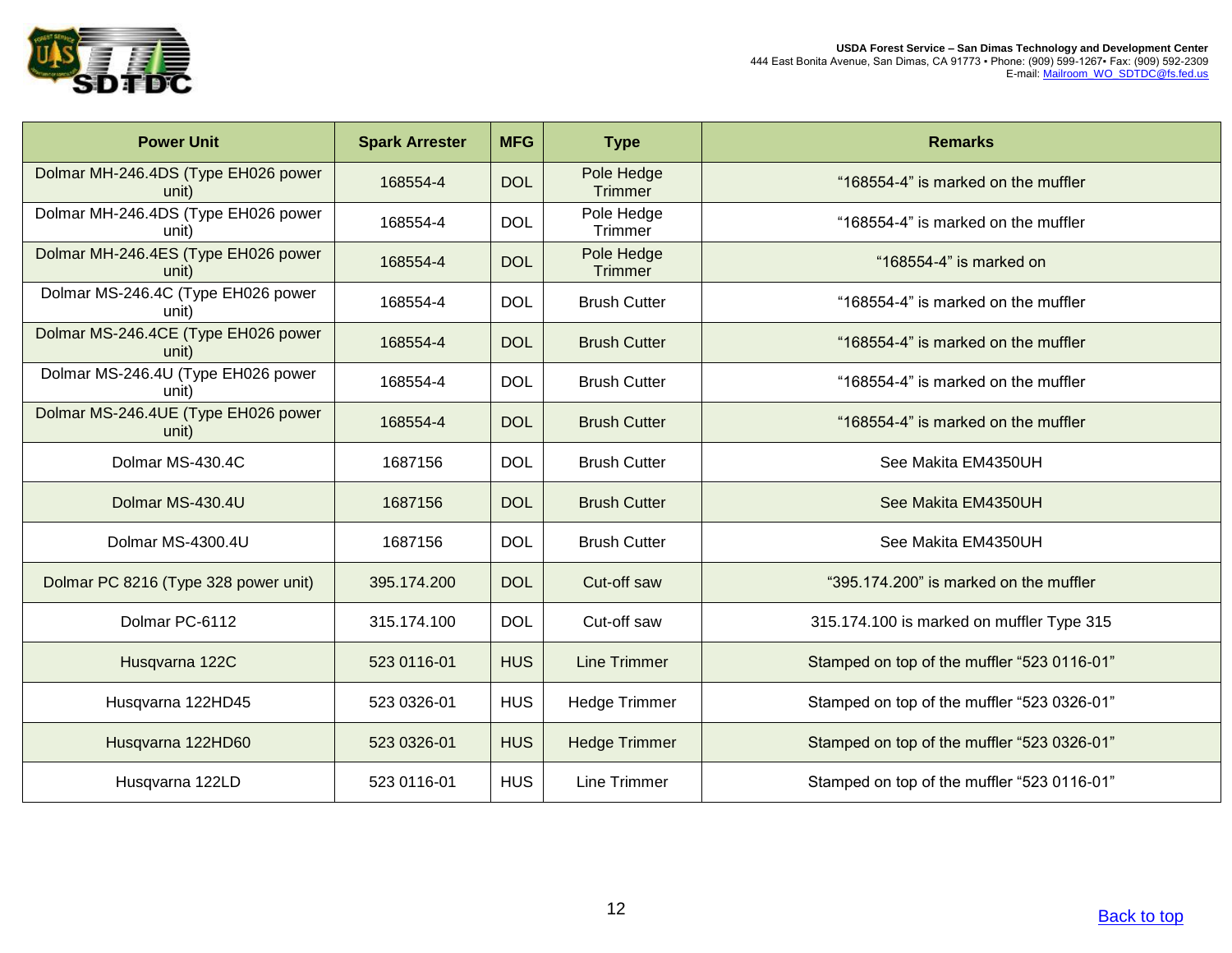

| <b>Power Unit</b>  | <b>Spark Arrester</b> | <b>MFG</b> | <b>Type</b>             | <b>Remarks</b>                              |
|--------------------|-----------------------|------------|-------------------------|---------------------------------------------|
| Husqvarna 124C     | Husqvarna 007C        | <b>HUS</b> | <b>Trimmer</b>          | 007C stamped at the front of muffler        |
| Husqvarna 124L     | Husqvarna 007C        | <b>HUS</b> | Trimmer                 | 007C stamped at the front of muffler        |
| Husqvarna 128C     | Husqvarna 007C        | <b>HUS</b> | Trimmer                 | 007C stamped at the front of muffler        |
| Husqvarna 128CD    | Husqvarna 007C        | <b>HUS</b> | Trimmer                 | 007C stamped at the front of muffler        |
| Husqvarna 128DJx   | Husqvarna 007C        | <b>HUS</b> | <b>Trimmer</b>          | 007C stamped at the front of muffler        |
| Husqvarna 128LD    | Husqvarna 007C        | <b>HUS</b> | Trimmer                 | 007C stamped at the front of muffler        |
| Husqvarna 128LDx   | Husqvarna 007C        | <b>HUS</b> | Trimmer                 | 007C stamped at the front of muffler        |
| Husqvarna 128R     | Husqvarna 007C        | <b>HUS</b> | Trimmer                 | 007C stamped at the front of muffler        |
| Husqvarna 128RJ    | Husqvarna 007C        | <b>HUS</b> | Trimmer                 | 007C stamped at the front of muffler        |
| Husqvarna 135R     | 505 4086-01           | <b>HUS</b> | <b>Brush Cutter</b>     | Stamped on top of the muffler "505 4086-01" |
| Husqvarna 135R     | 544 1167-01           | <b>HUS</b> | <b>Brush Cutter</b>     | Stamped on top of the muffler "544 1167-01" |
| Husqvarna 327HDA65 | 537 2217-04           | <b>HUS</b> | Trimmer/Brush<br>Cutter | Stamped on top of the muffler "537 2217-04" |
| Husqvarna 327HE3X  | 537 2217-04           | <b>HUS</b> | Trimmer/Brush<br>Cutter | Stamped on top of the muffler "537 2217-04" |
| Husqvarna 327HE4X  | 537 2217-04           | <b>HUS</b> | Trimmer/Brush<br>Cutter | Stamped on top of the muffler "537 2217-04" |
| Husqvarna 327LDX   | 537 2217-04           | <b>HUS</b> | Trimmer/Brush<br>Cutter | Stamped on top of the muffler "537 2217-04" |
| Husqvarna 327LS    | 537 2217-04           | <b>HUS</b> | Trimmer/Brush<br>Cutter | Stamped on top of the muffler "537 2217-04" |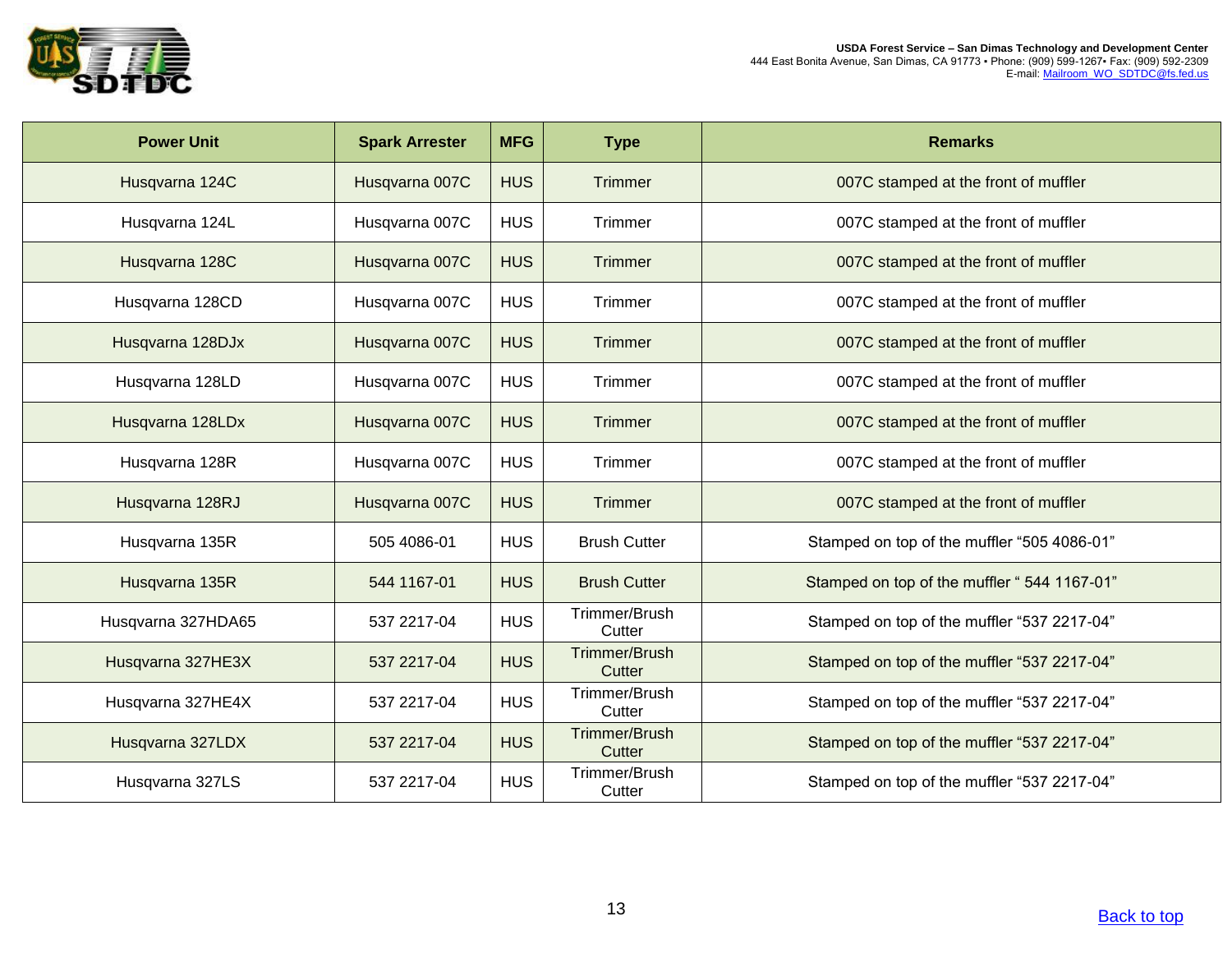

| <b>Power Unit</b> | <b>Spark Arrester</b> | <b>MFG</b> | <b>Type</b>                    | <b>Remarks</b>                              |
|-------------------|-----------------------|------------|--------------------------------|---------------------------------------------|
| Husqvarna 327P4   | 537 2217-04           | <b>HUS</b> | <b>Trimmer/Brush</b><br>Cutter | Stamped on top of the muffler "537 2217-04" |
| Husqvarna 327P5   | 537 2217-04           | <b>HUS</b> | Trimmer/Brush<br>Cutter        | Stamped on top of the muffler "537 2217-04" |
| Husqvarna 327RJX  | 537 2217-04           | <b>HUS</b> | Trimmer/Brush<br>Cutter        | Stamped on top of the muffler "537 2217-04" |
| Husqvarna 327RX   | 537 2217-04           | <b>HUS</b> | Trimmer/Brush<br>Cutter        | Stamped on top of the muffler "537 2217-04" |
| Husqvarna 336FR   | 505 4086-01           | <b>HUS</b> | <b>Brush Cutter</b>            | Stamped on top of the muffler "505 4086-01" |
| Husqvarna 336FR   | 544 1167-01           | <b>HUS</b> | <b>Brush Cutter</b>            | Stamped on top of the muffler "544 1167-01" |
| Husqvarna 345 FR  | 522 6098-01           | <b>HUS</b> | <b>Brush Cutter</b>            | Stamped on top of the muffler "522 6098-01" |
| Husqvarna 545 FX  | 522 6098-01           | <b>HUS</b> | <b>Brush Cutter</b>            | Stamped on top of the muffler "522 6098-01" |
| Husqvarna 545 FXT | 522 6098-01           | <b>HUS</b> | <b>Brush Cutter</b>            | Stamped on top of the muffler "522 6098-01" |
| Husqvarna 545 RX  | 522 6098-01           | <b>HUS</b> | <b>Brush Cutter</b>            | Stamped on top of the muffler "522 6098-01" |
| Husqvarna 545 RXT | 522 6098-01           | <b>HUS</b> | <b>Brush Cutter</b>            | Stamped on top of the muffler "522 6098-01" |
| Husqvarna 555FRM  | 537 3603-01           | <b>HUS</b> | Trimmer                        | "537 3603-01" stamped on top of muffler     |
| Husqvarna 555FX   | 537 3603-01           | <b>HUS</b> | Trimmer                        | "537 3603-01" stamped on top of muffler     |
| Husqvarna 555FXT  | 537 3603-01           | <b>HUS</b> | Trimmer                        | "537 3603-01" stamped on top of muffler     |
| Husqvarna 555RXT  | 537 3603-01           | <b>HUS</b> | Trimmer                        | "537 3603-01" stamped on top of muffler     |
| Husqvarna CC 2245 | 522 6098-01           | <b>HUS</b> | <b>Brush Cutter</b>            | Stamped on top of the muffler "522 6098-01" |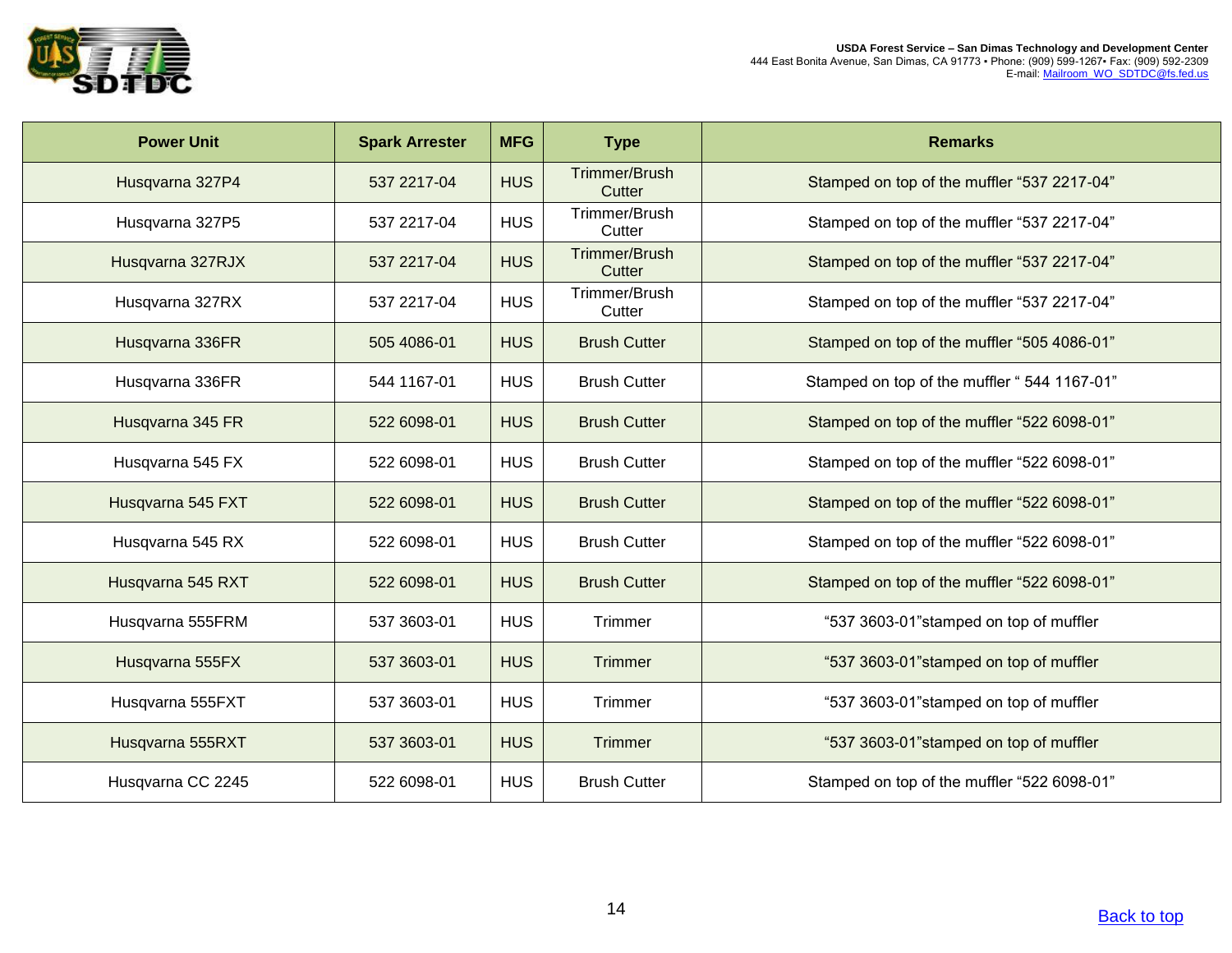

| <b>Power Unit</b>    | <b>Spark Arrester</b> | <b>MFG</b> | <b>Type</b>                | <b>Remarks</b>                                                                           |
|----------------------|-----------------------|------------|----------------------------|------------------------------------------------------------------------------------------|
| Husqvarna CHT220     | 523 0326-01           | <b>HUS</b> | <b>Hedge Trimmer</b>       | Stamped on top of the muffler "523 0326-01"                                              |
| Husqvarna CHT220L    | 523 0326-01           | <b>HUS</b> | <b>Hedge Trimmer</b>       | Stamped on top of the muffler "523 0326-01"                                              |
| Husqvarna FC 2245    | 522 6098-01           | <b>HUS</b> | <b>Brush Cutter</b>        | Stamped on top of the muffler "522 6098-01"                                              |
| Husqvarna FC 2245W   | 522 6098-01           | <b>HUS</b> | <b>Brush Cutter</b>        | Stamped on top of the muffler "522 6098-01"                                              |
| Husqvarna H323RII    | 537 2217-04           | <b>HUS</b> | Trimmer/Brush<br>Cutter    | Stamped on top of the muffler "537 2217-04"                                              |
| Husqvarna LT28CBPR   | 007C                  | <b>HOP</b> | Trimmer/Brushcutter        | Straight trimmer shaft - 007C stamped on front of muffler                                |
| Husqvarna LT28CCPR   | 007C                  | <b>HOP</b> | <b>Trimmer/Brushcutter</b> | Curved trimmer shaft - 007C stamped on front of muffler                                  |
| Husqvarna LT28CSPR   | 007C                  | <b>HOP</b> | Trimmer/Brushcutter        | Curved trimmer shaft - 007C stamped on front of muffler                                  |
| Husqvarna Model 125B | 0014CS                | <b>HUS</b> | <b>Blower</b>              | 0014CS stamped on muffler - all preceding marks are for manufacturer's<br>reference only |
| Husqvarna Model 125B | 0014CS                | <b>HUS</b> | <b>Blower</b>              | 0014CS stamped on muffler - all preceding marks are for manufacturer's<br>reference only |
| Jonsered BC 2235     | 505 4086-01           | <b>HUS</b> | <b>Brush Cutter</b>        | Stamped on top of the muffler "505 4086-01"                                              |
| Jonsered BC2128      | Husqvarna 007C        | <b>HUS</b> | Trimmer                    | 007C stamped at the front of muffler                                                     |
| Jonsered BC2235      | 544 1167-01           | <b>HUS</b> | <b>Brush Cutter</b>        | Stamped on top of the muffler "544 1167-01"                                              |
| Jonsered BC2256      | 537 3603-01           | <b>HUS</b> | Trimmer/Brush<br>Cutter    | "537 3603-01"stamped on top of muffler                                                   |
| Jonsered CC 2036     | 503-947-04            | <b>HUS</b> | Trimmer/Brush<br>Cutter    | Stamped on top of the muffler "503 9047-04"                                              |
| Jonsered CC 2235     | 505 4086-01           | <b>HUS</b> | <b>Brush Cutter</b>        | Stamped on top of the muffler "505 4086-01"                                              |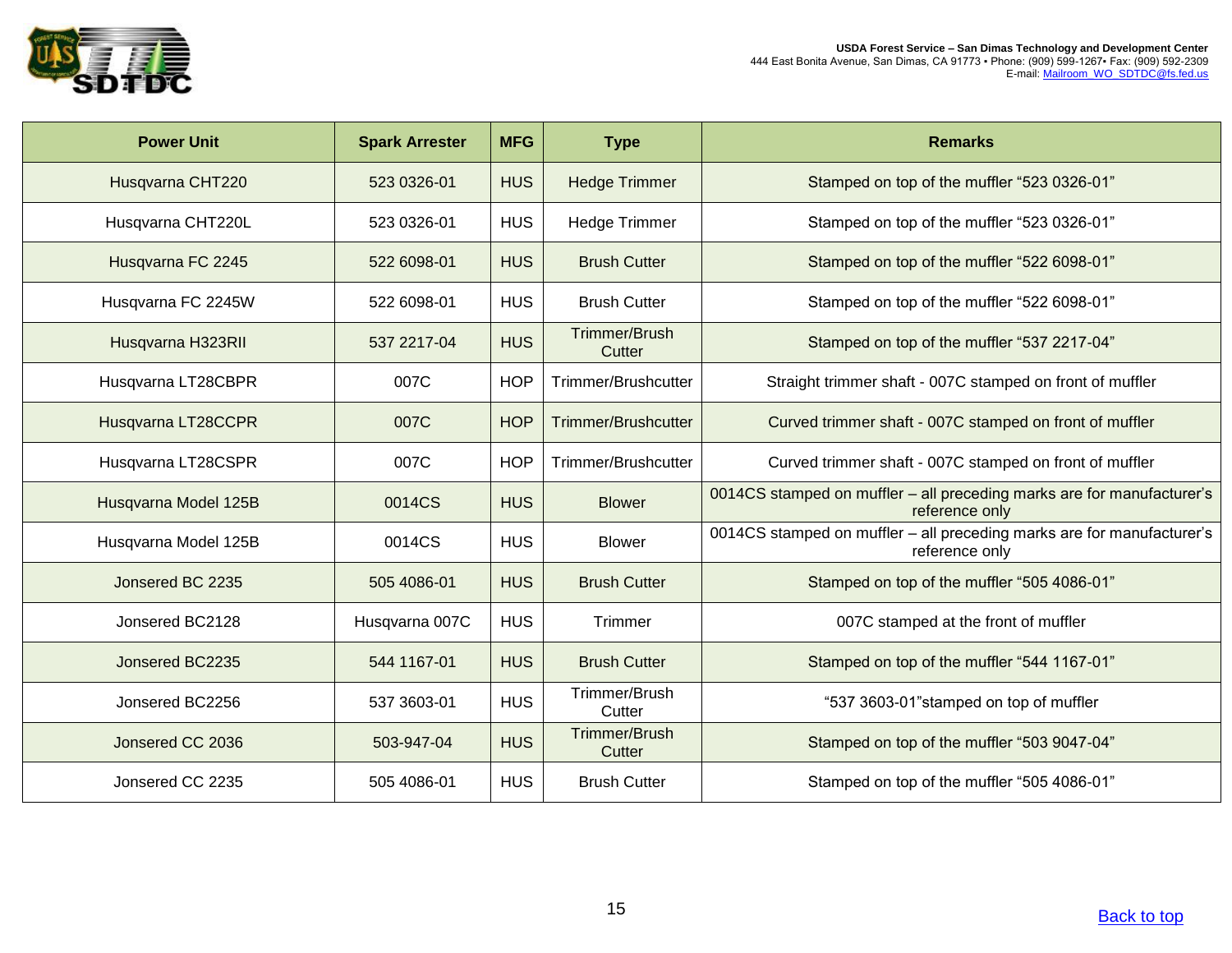

| <b>Power Unit</b> | <b>Spark Arrester</b> | <b>MFG</b> | <b>Type</b>                    | <b>Remarks</b>                                                     |
|-------------------|-----------------------|------------|--------------------------------|--------------------------------------------------------------------|
| Jonsered CC2128   | Husqvarna 007C        | <b>HUS</b> | Trimmer                        | 007C stamped at the front of muffler                               |
| Jonsered CC2235   | 544 1167-01           | <b>HUS</b> | <b>Brush Cutter</b>            | Stamped on top of the muffler "544 1167-01"                        |
| Jonsered FC2256   | 537 3603-01           | <b>HUS</b> | <b>Trimmer/Brush</b><br>Cutter | "537 3603-01" stamped on top of muffler                            |
| Jonsered FC2256W  | 537 3603-01           | <b>HUS</b> | Trimmer/Brush<br>Cutter        | "537 3603-01"stamped on top of muffler                             |
| Jonsered GC2128C  | Husqvarna 007C        | <b>HUS</b> | <b>Trimmer</b>                 | 007C stamped at the front of muffler                               |
| Jonsered GT2128   | Husqvarna 007C        | <b>HUS</b> | Trimmer                        | 007C stamped at the front of muffler                               |
| Jonsered HT 2218  | 523 0326-01           | <b>HUS</b> | <b>Hedge Trimmer</b>           | Stamped on top of the muffler "523 0326-01"                        |
| Jonsered HT 2223T | 523 0326-01           | <b>HUS</b> | <b>Hedge Trimmer</b>           | Stamped on top of the muffler "523 0326-01"                        |
| Jonsered MC2256   | 537 3603-01           | <b>HUS</b> | <b>Trimmer/Brush</b><br>Cutter | "537 3603-01"stamped on top of muffler                             |
| Kawasaki KBL27C   | 49069-0023            | <b>KAW</b> | <b>Brush Cutter</b>            | "KHI TJ27E 0023" is marked on the bottom front face of the muffler |
| Kawasaki KBL35B   | 49069-0026            | <b>KAW</b> | <b>Brush Cutter</b>            | "KHI TJ35E 0026" stamped on front cover of muffler                 |
| Kawasaki KBL35B   | 49069-0031            | <b>KAW</b> | <b>Brush Cutter</b>            | "KHI TJ35E 0031" stamped on front cover of muffler                 |
| Kawasaki KBL35B   | 49069-0719            | <b>KAW</b> | <b>Brush Cutter</b>            | "KHI TJ35E 02" stamped on front cover of muffler                   |
| Kawasaki KCL525A  | 49069-0023            | <b>KAW</b> | <b>Hedge Clipper</b>           | "KHI TJ27E 0023" is marked on the bottom front face of the muffler |
| Kawasaki KCL600A  | 49069-0023            | <b>KAW</b> | Clipper                        | "KHI TJ27E 0023" is marked on the bottom front face of the muffler |
| Kawasaki KCS525A  | 49069-0023            | <b>KAW</b> | <b>Hedge Clipper</b>           | "KHI TJ27E 0023" is marked on the bottom front face of the muffler |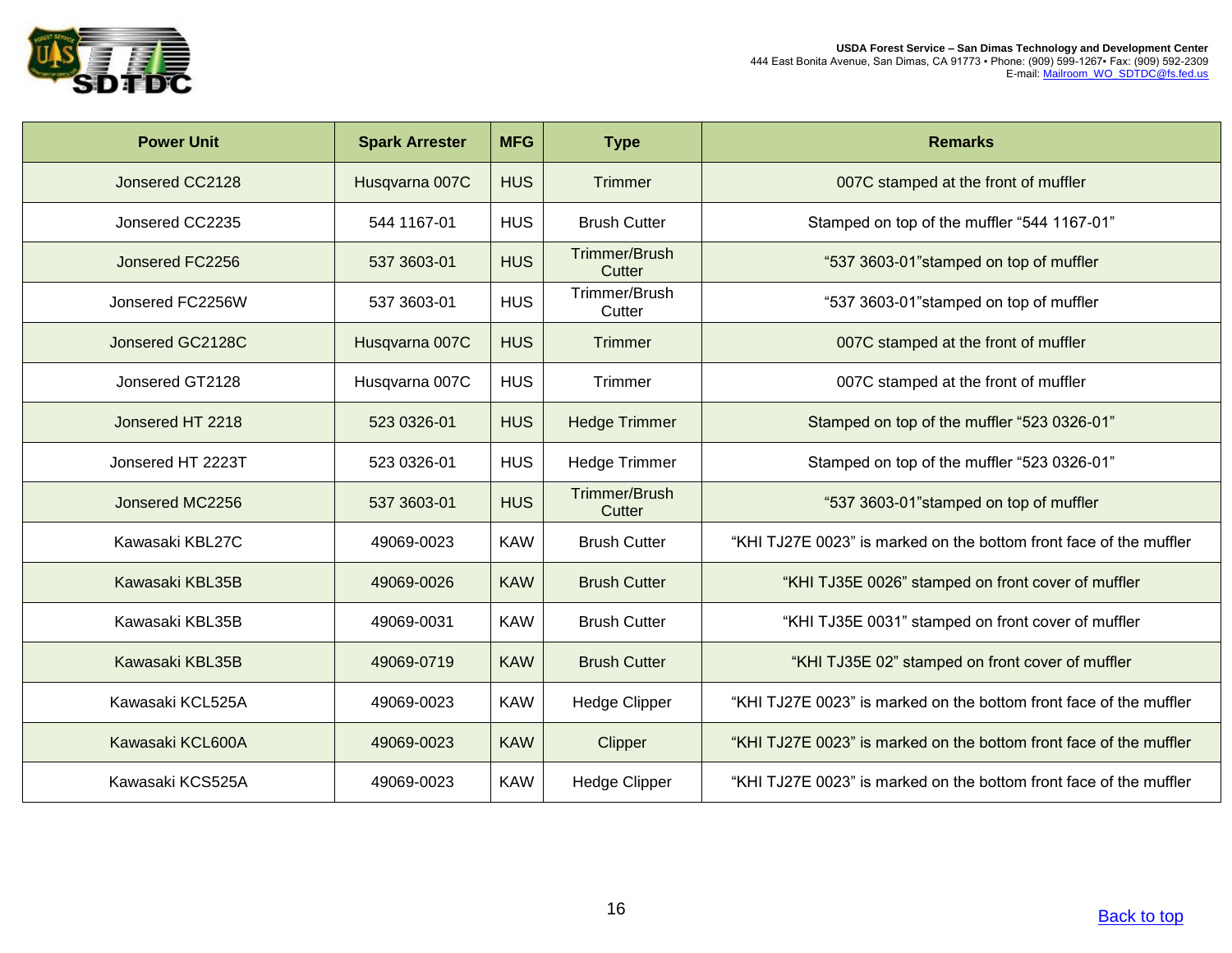

| <b>Power Unit</b>                    | <b>Spark Arrester</b> | <b>MFG</b> | <b>Type</b>         | <b>Remarks</b>                                                     |
|--------------------------------------|-----------------------|------------|---------------------|--------------------------------------------------------------------|
| Kawasaki KCS600A                     | 49069-0023            | <b>KAW</b> | Clipper             | "KHI TJ27E 0023" is marked on the bottom front face of the muffler |
| Kawasaki KEL27B                      | 49069-0023            | <b>KAW</b> | Edger               | "KHI TJ27E 0023" is marked on the bottom front face of the muffler |
| Kawasaki KGT27C                      | 49069-0023            | <b>KAW</b> | <b>Brush Cutter</b> | "KHI TJ27E 0023" is marked on the bottom front face of the muffler |
| Kawasaki KGT35B                      | 49069-0026            | <b>KAW</b> | <b>Brush Cutter</b> | "KHI TJ35E 0026" stamped on front cover of muffler                 |
| Kawasaki KGT35B                      | 49069-0031            | <b>KAW</b> | <b>Brush Cutter</b> | "KHI TJ35E 0031" stamped on front cover of muffler                 |
| Kawasaki KGT35B                      | 49069-0719            | <b>KAW</b> | <b>Brush Cutter</b> | "KHI TJ35E 02" stamped on front cover of muffler                   |
| Kawasaki KHDD600A (TJ23V power unit) | 49069-0723            | <b>KAW</b> | <b>Trimmer</b>      | "KHI TJ23V 04" stamped on front cover of muffler                   |
| Kawasaki KHDD600A (TJ23V power unit) | 49069-0025            | <b>KAW</b> | Trimmer             | "KHI TJ023V 0023" stamped on front cover of muffler                |
| Kawasaki KHDD750A (TJ23V power unit) | 49069-0723            | <b>KAW</b> | <b>Trimmer</b>      | "KHI TJ23V 04" stamped on front cover of muffler                   |
| Kawasaki KHDD750A (TJ23V power unit) | 49069-0723            | <b>KAW</b> | Trimmer             | "KHI TJ23V 0023" stamped on front cover of muffler                 |
| Kawasaki KHDD750A (TJ23V power unit) | 49069-0025            | <b>KAW</b> | <b>Trimmer</b>      | "KHI TJ23V 0025" stamped on front cover of muffler                 |
| Kawasaki KHDS600A (TJ23V power unit) | 49069-0723            | <b>KAW</b> | Trimmer             | "KHI TJ23V 04" stamped on front cover of muffler                   |
| Kawasaki KHDS600A (TJ23V power unit) | 49069-0723            | <b>KAW</b> | <b>Trimmer</b>      | "KHI TJ23V 0023" stamped on front cover of muffler                 |
| Kawasaki KHDS600A (TJ23V power unit) | 49069-0025            | <b>KAW</b> | Trimmer             | "KHI TJ23V 0025" stamped on front cover of muffler                 |
| Kawasaki KHDS750A (TJ23V power unit) | 49069-0723            | <b>KAW</b> | <b>Trimmer</b>      | "KHI TJ23V 04" stamped on front cover of muffler                   |
| Kawasaki KHDS750A (TJ23V power unit) | 49069-0723            | <b>KAW</b> | Trimmer             | "KHI TJ23V 0023" stamped on front cover of muffler                 |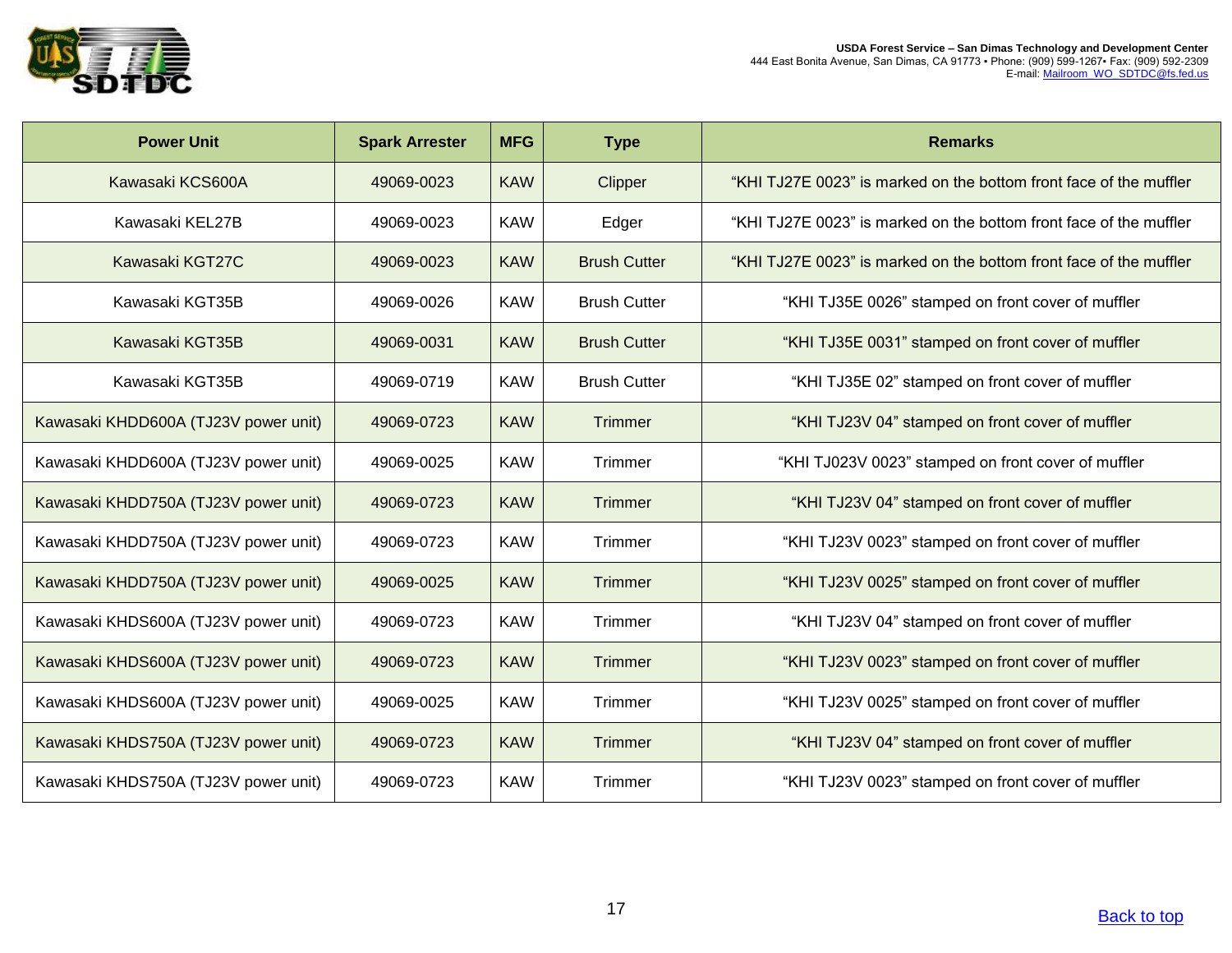

| <b>Power Unit</b>                     | <b>Spark Arrester</b>     | <b>MFG</b> | <b>Type</b>            | <b>Remarks</b>                                                     |
|---------------------------------------|---------------------------|------------|------------------------|--------------------------------------------------------------------|
| Kawasaki KHDS750A (TJ23V power unit)  | 49069-0025                | <b>KAW</b> | Trimmer                | "KHI TJ23V 0025" stamped on front cover of muffler                 |
| Kawasaki KHSS1100A (TJ23V power unit) | 49069-0723                | <b>KAW</b> | Trimmer                | "KHI TJ23V 04" stamped on front cover of muffler                   |
| Kawasaki KHSS1100A (TJ23V power unit) | 49069-0723                | <b>KAW</b> | Trimmer                | "KHI TJ23V 0023" stamped on front cover of muffler                 |
| Kawasaki KHSS1100A (TJ23V power unit) | 49069-0025                | <b>KAW</b> | Trimmer                | "KHI TJ23V 0025" stamped on front cover of muffler                 |
| Kawasaki KHSS750A (TJ23V power unit)  | 49069-0723                | <b>KAW</b> | <b>Trimmer</b>         | "KHI TJ23V 04" stamped on front cover of muffler                   |
| Kawasaki KHSS750A (TJ23V power unit)  | 49069-0025                | <b>KAW</b> | Trimmer                | "KHI TJ23V 0025" stamped on front cover of muffler                 |
| Kawasaki KMS27A                       | 49069-0023                | <b>KAW</b> | Multi task tool        | "KHI TJ27E 0023" is marked on the bottom front face of the muffler |
| Kawasaki KRB650B (TK045D power unit)  | Taiseimonac<br>49069-0022 | <b>KAW</b> | <b>Backpack Blower</b> | "KHI TK45 03" marked at bottom of rear muffler cover               |
| Kawasaki KRB650B (TK045D) power unit  | Taiseimonac<br>49069-0747 | <b>KAW</b> | <b>Backpack Blower</b> | "KHI TK45 02" marked at bottom of rear muffler cover               |
| Kawasaki KRB750B                      | 49069-0017                | <b>KAW</b> | <b>Backpack Blower</b> | "KHI TK65 02" stamped on front of muffler                          |
| Kawasaki KRH300A (TJ27E power head)   | 46069-0024                | <b>KAW</b> | <b>Blower</b>          | "KHI TJ27E 0024" marked on the top front of the muffler cover      |
| Kawasaki KTF27B                       | 49069-0023                | <b>KAW</b> | <b>Brush Cutter</b>    | "KHI TJ27E 0023" is marked on the bottom front face of the muffler |
| Kawasaki KTFR27A                      | 49069-0023                | <b>KAW</b> | <b>Brush Cutter</b>    | "KHI TJ27E 0023" is marked on the bottom front face of the muffler |
| KHDD600A (TJ23V power unit)           | 49069-0723                | <b>KAW</b> | <b>Hedge Trimmer</b>   | "KHI TJ023V 04" stamped on front cover of muffler                  |
| KHDDA750A (TJ23V power unit)          | 49069-0723                | <b>KAW</b> | <b>Hedge Trimmer</b>   | KHI TJ023V 04" stamped on front cover of muffler                   |
| KHDS600A (TJ23V power unit)           | 49069-0723                | <b>KAW</b> | <b>Hedge Trimmer</b>   | KHI TJ023V 04" stamped on front cover of muffler                   |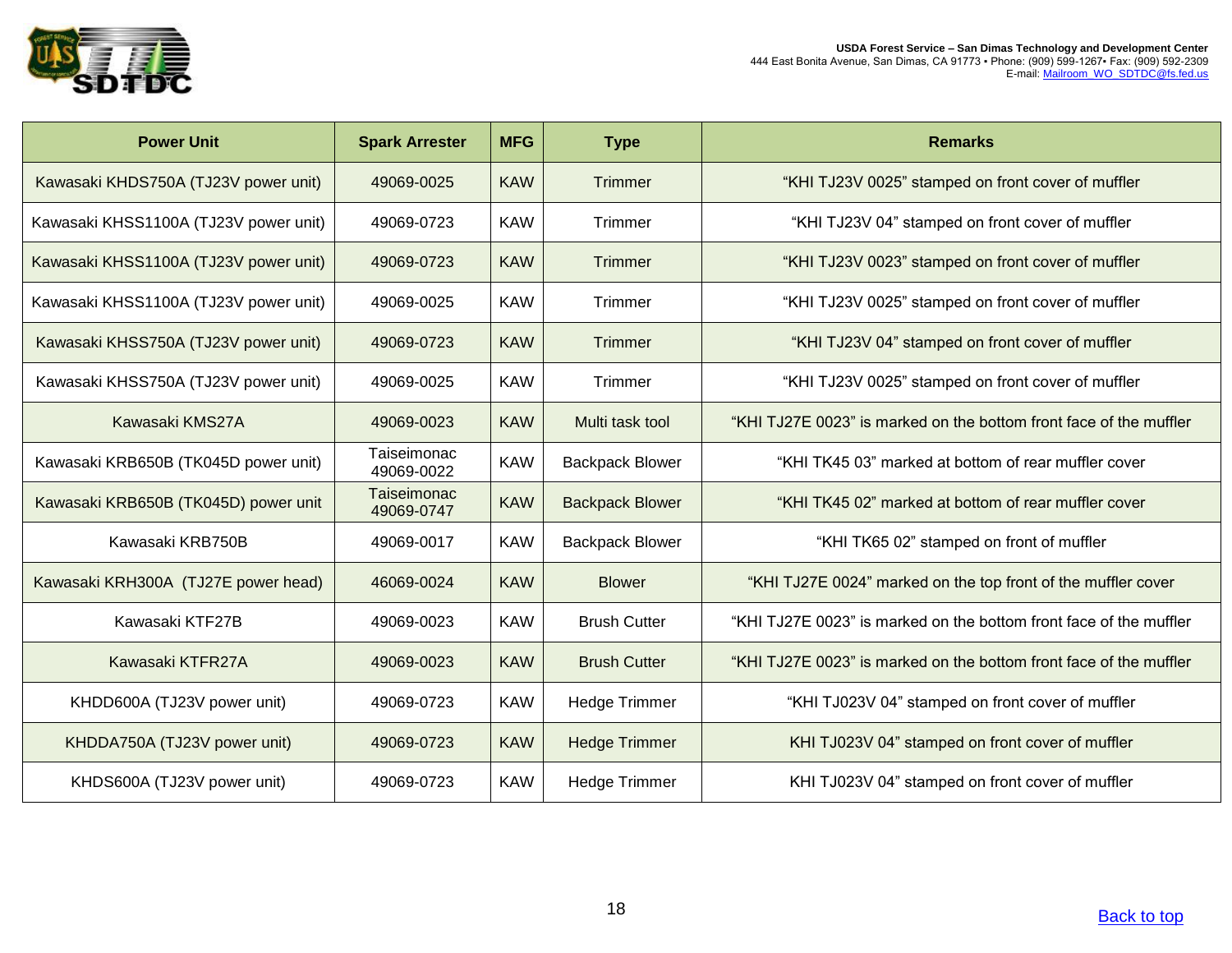

| <b>Power Unit</b>                          | <b>Spark Arrester</b> | <b>MFG</b> | <b>Type</b>                  | <b>Remarks</b>                                         |
|--------------------------------------------|-----------------------|------------|------------------------------|--------------------------------------------------------|
| KHDS750A (TJ23V power unit)                | 49069-0723            | <b>KAW</b> | <b>Hedge Trimmer</b>         | KHI TJ023V 04" stamped on front cover of muffler       |
| KHSS1100A (TJ23V power unit)               | 49069-0723            | <b>KAW</b> | <b>Hedge Trimmer</b>         | KHI TJ023V 04" stamped on front cover of muffler       |
| KHSS750A (TJ23V power unit)                | 49069-0723            | <b>KAW</b> | <b>Hedge Trimmer</b>         | KHI TJ023V 04" stamped on front cover of muffler       |
| Makita EK 8100 (Type 328 power unit)       | 395.174.200           | <b>DOL</b> | Cut-off saw                  | "395.174.200" is marked on the muffler                 |
| Makita EK6100                              | 315.174.100           | <b>DOL</b> | Cut-off saw                  | 315.174.100 is marked on muffler Type 315              |
| Makita EM2650LH (Type EH026 power<br>unit) | 168554-4              | <b>DOL</b> | <b>Brush Cutter</b>          | "168554-4" is marked on the muffler                    |
| Makita EM2650UH (Type EH026 power<br>unit) | 168554-4              | <b>DOL</b> | <b>Brush Cutter</b>          | "168554-4" is marked on the muffler                    |
| Makita EM2651LH (Type EH026 power<br>unit) | 168554-4              | <b>DOL</b> | <b>Brush Cutter</b>          | "168554-4" is marked on the muffler                    |
| Makita EM2651UH (Type EH026 power<br>unit) | 168554-4              | <b>DOL</b> | <b>Brush Cutter</b>          | "168554-4" is marked on the muffler                    |
| Makita EM4350LH                            | 1687156               | <b>MAK</b> | <b>Brush Cutter</b>          | See Makita EM4350UH                                    |
| Makita EM4350UH                            | 1687156               | <b>MAK</b> | <b>Brush Cutter</b>          | Trademark Makita and 1687156 are marked on the muffler |
| Makita EM4351UH                            | 1687156               | <b>MAK</b> | <b>Brush Cutter</b>          | See Makita EM4350UH                                    |
| Makita EN4950SH (Type EH026 power<br>unit) | 168554-4              | <b>DOL</b> | Pole Hedge<br><b>Trimmer</b> | "168554-4" is marked on the muffler                    |
| Makita EN5550SH (Type EH026 power<br>unit) | 168554-4              | <b>DOL</b> | Pole Hedge<br>Trimmer        | "168554-4" is marked on the muffler                    |
| Makita EN5550SH (Type EH026 power<br>unit) | 168554-4              | <b>DOL</b> | Pole Hedge<br><b>Trimmer</b> | "168554-4" is marked on the muffler                    |
| Makita EN5950SH (Type EH026 power<br>unit) | 168554-4              | <b>DOL</b> | Pole Hedge<br>Trimmer        | "168554-4" is marked on the muffler                    |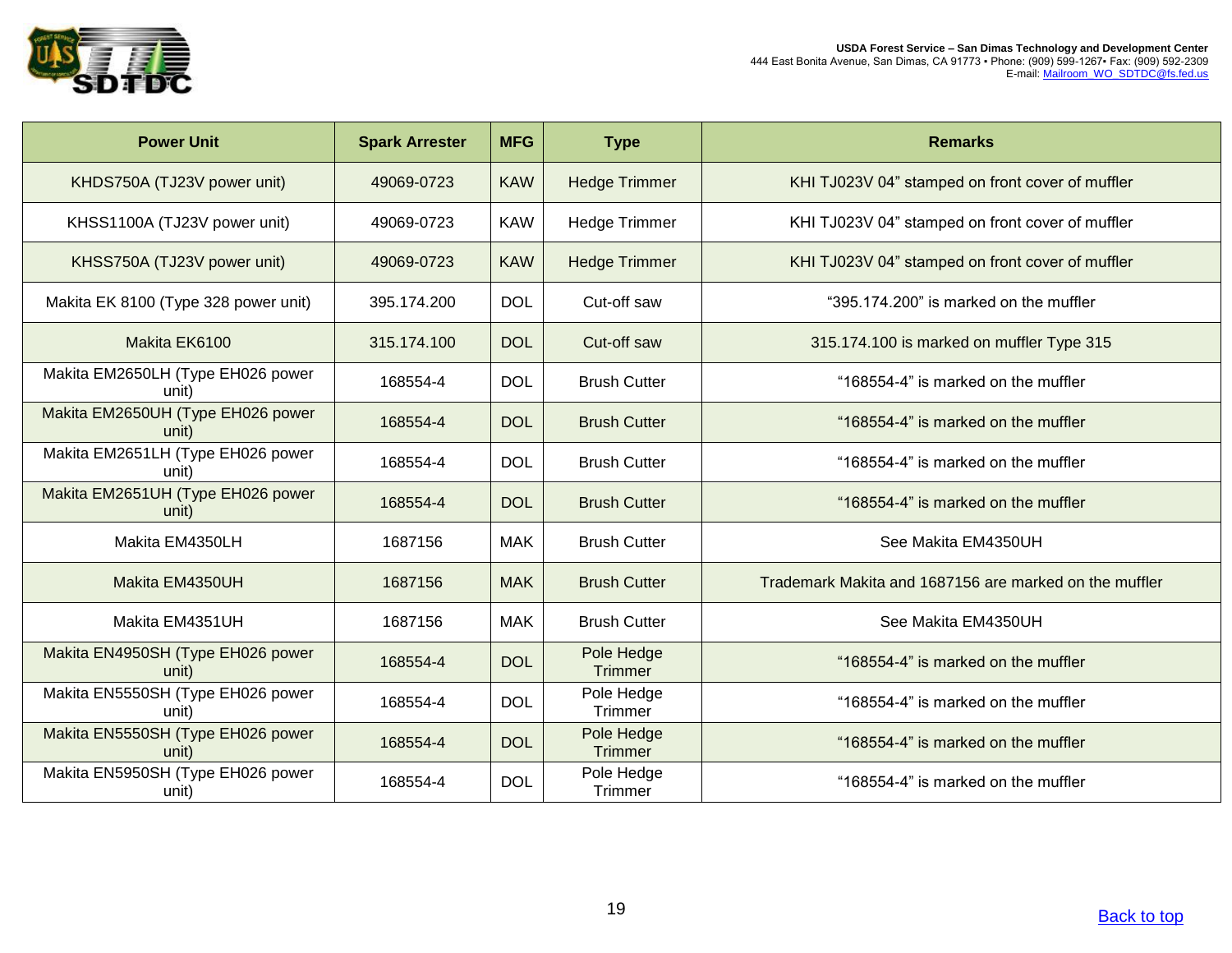

| <b>Power Unit</b>                                     | <b>Spark Arrester</b> | <b>MFG</b> | <b>Type</b>                  | <b>Remarks</b>                              |
|-------------------------------------------------------|-----------------------|------------|------------------------------|---------------------------------------------|
| Makita EN5950SH (Type EH026 power<br>unit)            | 168554-4              | <b>DOL</b> | Pole Hedge<br><b>Trimmer</b> | "168554-4" is marked on the muffler         |
| Makita EN5950SH (Type EH026 power<br>unit)            | 168554-4              | <b>DOL</b> | Pole Hedge<br>Trimmer        | "168554-4" is marked on the muffler         |
| McCulloch B28P                                        | Husqvarna 007C        | <b>HOP</b> | <b>String Trimmer</b>        | Front of muffler marked "004801 007C"       |
| McCulloch Ergolite 6028                               | 523 0326-01           | <b>HUS</b> | <b>Hedge Trimmer</b>         | Stamped on top of the muffler "523 0326-01" |
| McCulloch MC200VS                                     | <b>LB0090-A NS</b>    | <b>HUS</b> | <b>Blower</b>                | 0090 stamped at the side of muffler         |
| McCulloch Superlite 4528                              | 523 0326-01           | <b>HUS</b> | Hedge Trimmer                | Stamped on top of the muffler "523 0326-01" |
| <b>McCulloch T22LCS</b>                               | 523 0116-01           | <b>HUS</b> | <b>Line Trimmer</b>          | Stamped on top of the muffler "523 0116-01" |
| McCulloch T22LS                                       | 523 0116-01           | <b>HUS</b> | <b>Line Trimmer</b>          | Stamped on top of the muffler "523 0116-01" |
| Norton/Clipper (Saint Gobain) CP 512-300<br>iLube US  | 2500756               | <b>SGA</b> | Cut-off machine              | Stamped on muffler 200756                   |
| Norton/Clipper (Saint Gobain) CP 512-300<br>US        | 2500756               | <b>SGA</b> | Cut-off machine              | Stamped on muffler 200756                   |
| Norton/Clipper (Saint Gobain) CP 514-350<br>iLube US  | 2500756               | <b>SGA</b> | Cut-off machine              | Stamped on muffler 200756                   |
| Norton/Clipper (Saint Gobain) CP 514-350<br><b>US</b> | 2500756               | <b>SGA</b> | Cut-off machine              | Stamped on muffler 200756                   |
| Poulan Pro BVM2XX XX                                  | <b>LB0090-A NS</b>    | <b>HUS</b> | <b>Blower</b>                | 0090 stamped at the side of muffler         |
| Poulan Pro PP428S                                     | Husqvarna 008NCS      | <b>HOP</b> | <b>String Trimmer</b>        | Side of muffler marked "008NCS"             |
| Red Max BC280                                         | Husqvarna 007C        | <b>HUS</b> | <b>Trimmer</b>               | 007C stamped at the front of muffler        |
| Red Max BT280                                         | Husqvarna 007C        | <b>HUS</b> | Trimmer                      | 007C stamped at the front of muffler        |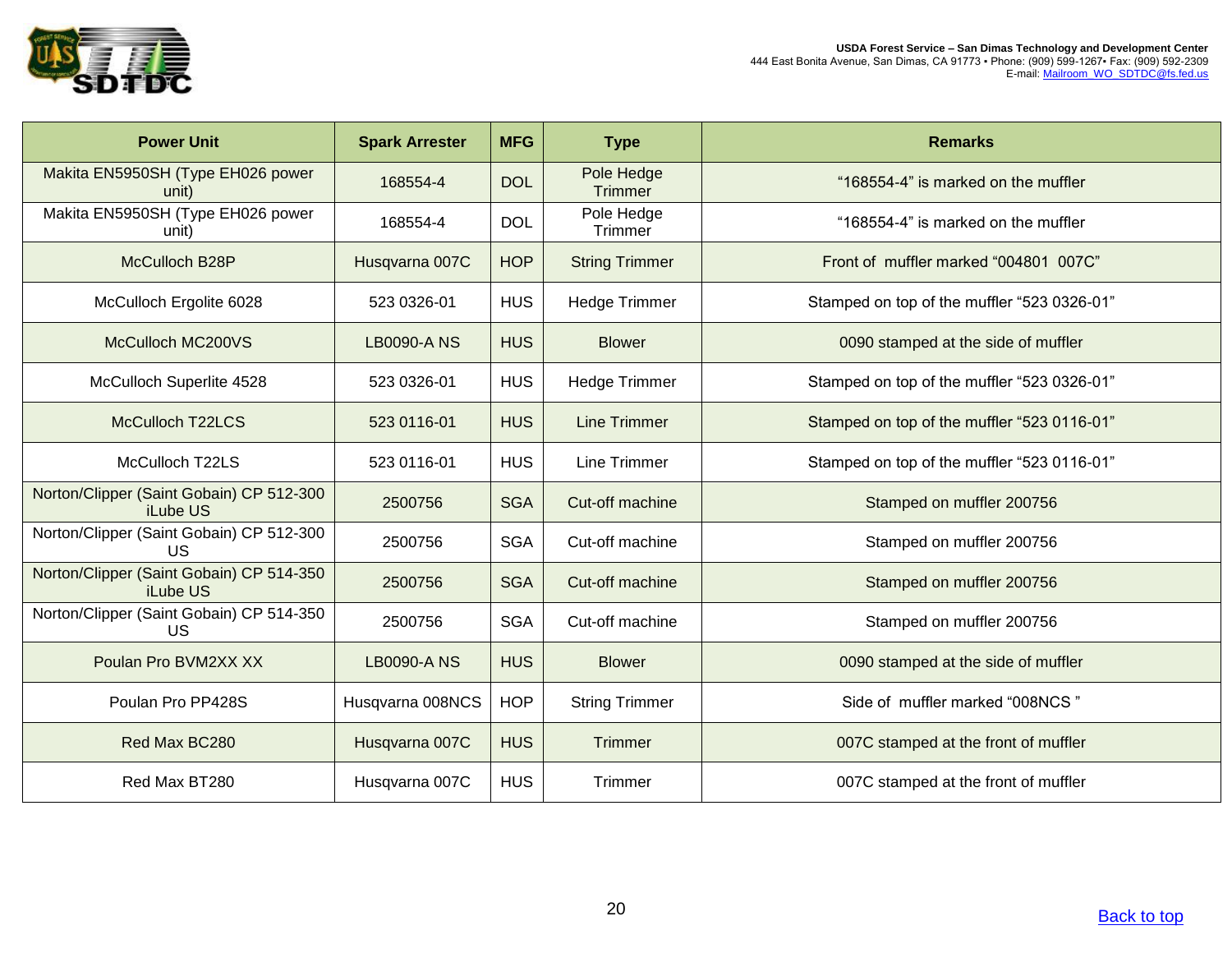

| <b>Power Unit</b>    | <b>Spark Arrester</b> | <b>MFG</b> | <b>Type</b>            | <b>Remarks</b>                                                               |
|----------------------|-----------------------|------------|------------------------|------------------------------------------------------------------------------|
| <b>SOLO 880</b>      | 25 00 756             | <b>SOL</b> | Cut-off saw            | 25 00 756 stamped on muffler                                                 |
| <b>SOLO 881</b>      | 25 00 756             | SOL        | Cut-off saw            | 25 00 756 stamped on muffler - same as SOLO 880 except lubrication<br>system |
| STIHL BR 200 Z       | 4241-140-0608         | <b>STI</b> | <b>Backpack Blower</b> | Stamped on side of muffler 4241-140-0608                                     |
| STIHL BR 350 Z       | 4244-140-0607         | STI        | <b>Backpack Blower</b> | Stamped on side of muffler 4244 07                                           |
| STIHL BR 430 Z       | 4244-140-0606         | <b>STI</b> | <b>Backpack Blower</b> | Stamped on side of muffler 4244 06                                           |
| STIHL BR 500 Z       | 4282-140-0604         | STI        | <b>Backpack Blower</b> | Stamped on side of muffler 4282/04                                           |
| STIHL BR 550 Z       | 4282-140-0605         | <b>STI</b> | <b>Backpack Blower</b> | Stamped on side of muffler 4282/05                                           |
| STIHL BR6050 Z       | 4282-140-0605         | STI        | <b>Backpack Blower</b> | Stamped on side of muffler 4282/05                                           |
| STIHL BT 130 Z       | 4180-140-0605         | <b>STI</b> | <b>Earth Auger</b>     | Stamped on side of muffler 4180/05                                           |
| STIHL FC 56 C        | 4144-140-0607         | STI        | Edger                  | Stamped on front cover 4144-140-0607                                         |
| STIHL FC 70          | 4144-140-0607         | <b>STI</b> | Edger                  | Stamped on front cover 4144-140-0607                                         |
| STIHL FC 70 C        | 4144-140-0607         | <b>STI</b> | Edger                  | Stamped on front cover 4144-140-0607                                         |
| STIHL FS 240 C E R Z | 4147-140-0605         | <b>STI</b> | <b>Brush Cutter</b>    | Stamped on side of muffler 4241-140-0608                                     |
| STIHL FS 240 C Z     | 4147-140-0605         | <b>STI</b> | <b>Brush Cutter</b>    | Stamped on side of muffler 4241-140-0608                                     |
| STIHL FS 240 R Z     | 4147-140-0605         | <b>STI</b> | <b>Brush Cutter</b>    | Stamped on side of muffler 4241-140-0608                                     |
| STIHL FS 240 Z       | 4147-140-0605         | STI        | <b>Brush Cutter</b>    | Stamped on side of muffler 4147-140-0605                                     |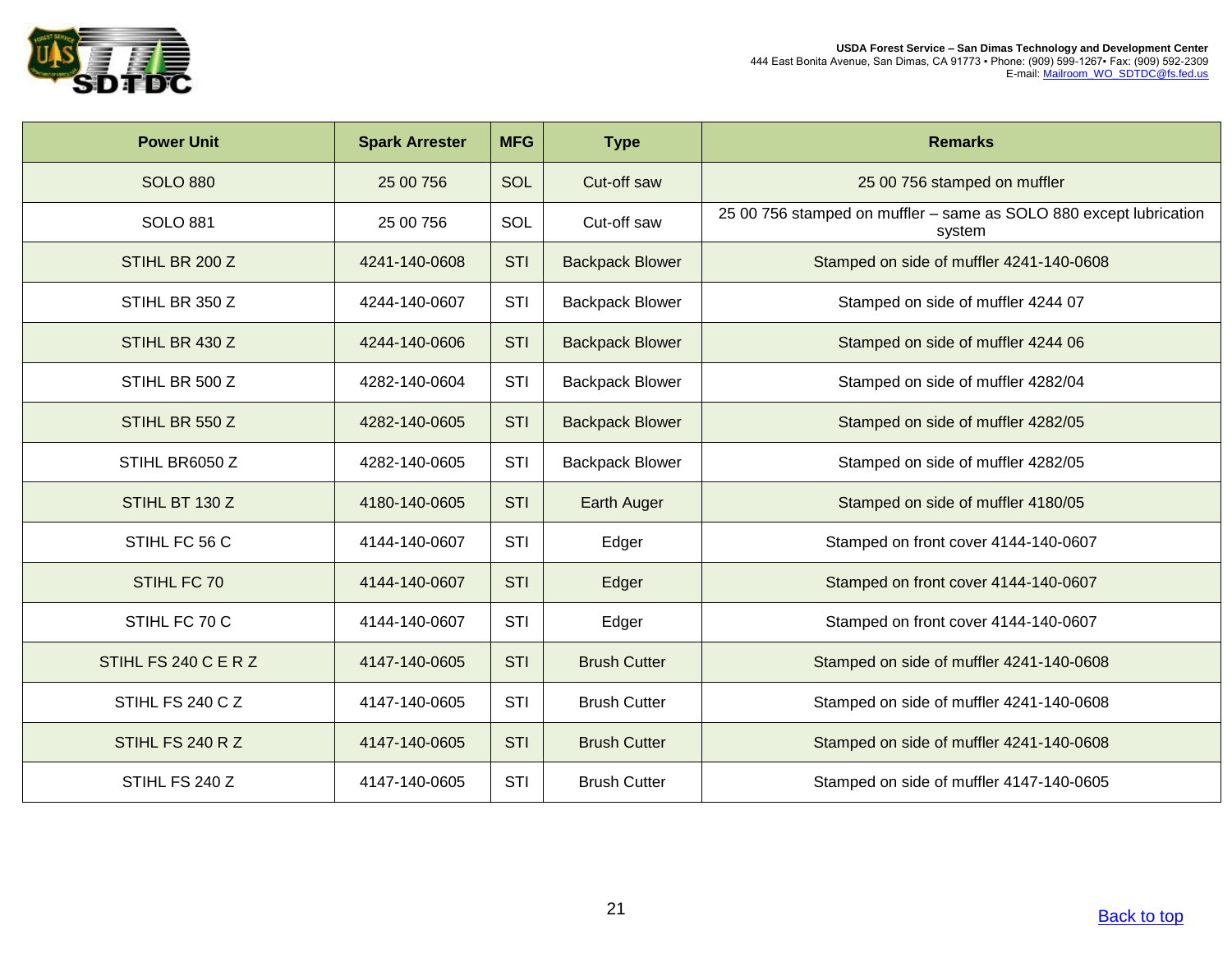

| <b>Power Unit</b>                   | <b>Spark Arrester</b> | <b>MFG</b> | <b>Type</b>         | <b>Remarks</b>                           |
|-------------------------------------|-----------------------|------------|---------------------|------------------------------------------|
| STIHL FS 240 Z, C E Z, R Z, R C E Z | 4147-140-0606         | <b>STI</b> | <b>Brush cutter</b> | Stamped on side of muffler 4147-140-0606 |
| STIHL FS 38 Z                       | 4140-140-0612         | STI        | <b>Brushcutter</b>  | Stamped on side of muffler 4140/12       |
| STIHL FS 38 Z                       | 4140-140-0618         | <b>STI</b> | <b>Brush cutter</b> | 4140/18 stamped on side of muffler       |
| STIHL FS 40                         | 4144-140-0607         | STI        | Trimmer             | Stamped on front cover 4144-140-0607     |
| STIHL FS 40                         | 4144-140-0607         | <b>STI</b> | <b>Trimmer</b>      | Stamped on front cover 4144-140-0607     |
| STIHL FS 40 C                       | 4144-140-0607         | STI        | Trimmer             | Stamped on front cover 4144-140-0607     |
| STIHL FS 410 C E Z                  | 4147-140-0605         | <b>STI</b> | <b>Brush Cutter</b> | Stamped on side of muffler 4241-140-0608 |
| STIHL FS 45 CE Z                    | 4140-140-0618         | STI        | <b>Brush cutter</b> | 4140/18 stamped on side of muffler       |
| STIHL FS 45Z                        | 4140-140-0618         | <b>STI</b> | <b>Brush cutter</b> | 4140/18 stamped on side of muffler       |
| STIHL FS 460 C E M L Z              | 4147-140-0605         | <b>STI</b> | <b>Brush Cutter</b> | Stamped on side of muffler 4241-140-0608 |
| STIHL FS 50                         | 4144-140-0607         | <b>STI</b> | Trimmer             | Stamped on front cover 4144-140-0607     |
| STIHL FS 50 C                       | 4144-140-0607         | <b>STI</b> | Trimmer             | Stamped on front cover 4144-140-0607     |
| STIHL FS 55 CE Z                    | 4140-140-0618         | <b>STI</b> | <b>Brush cutter</b> | 4140/18 stamped on side of muffler       |
| STIHL FS 55 R CE Z                  | 4140-140-0618         | <b>STI</b> | <b>Brush cutter</b> | 4140/18 stamped on side of muffler       |
| STIHL FS 55 R Z                     | 4140-140-0618         | <b>STI</b> | <b>Brush cutter</b> | 4140/18 stamped on side of muffler       |
| STIHL FS 55 Z                       | 4140-140-0618         | <b>STI</b> | <b>Brush cutter</b> | 4140/18 stamped on side of muffler       |